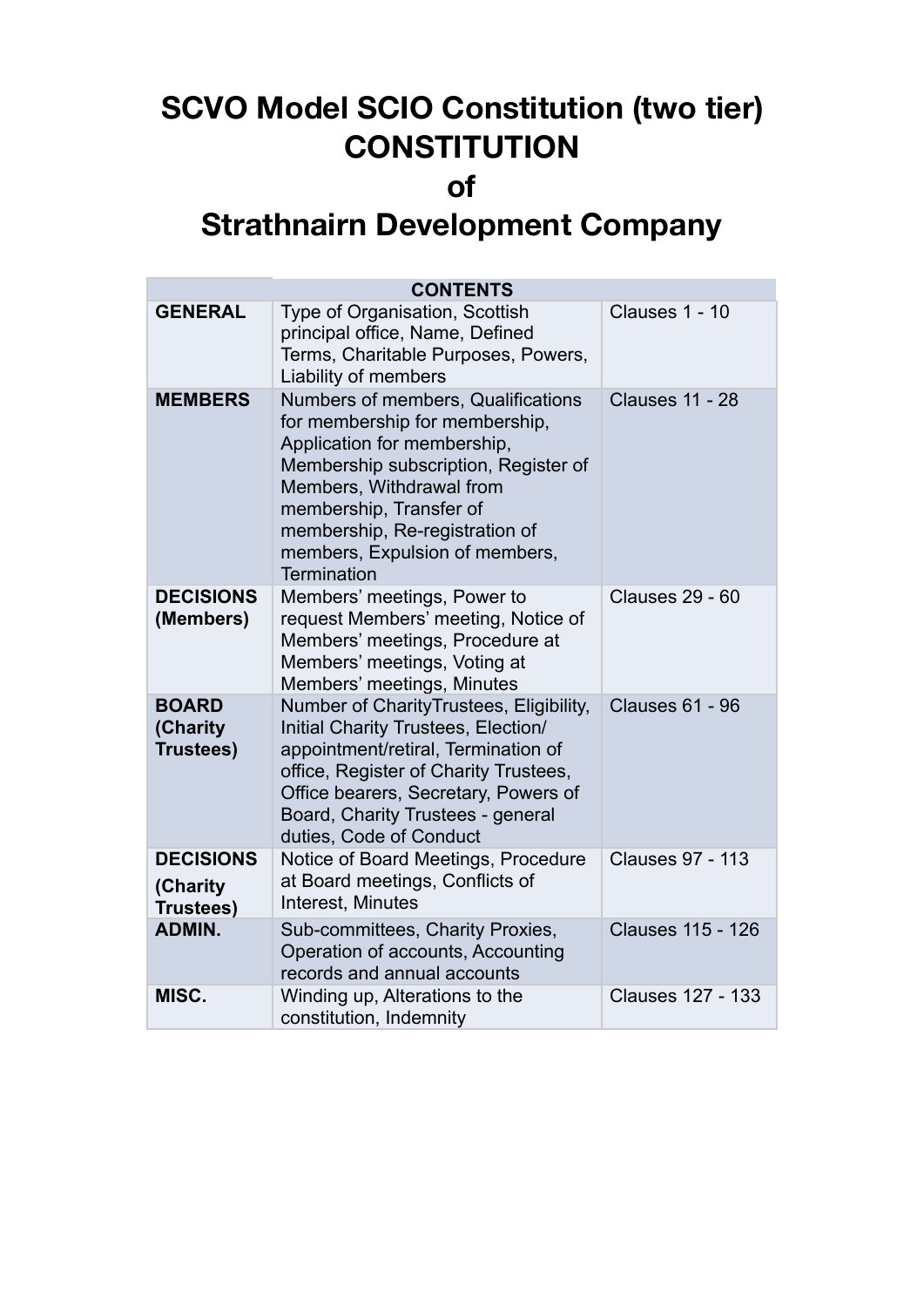# **Change Record**

This page records all changes to SDC's constitution.

| <b>Version</b> | Date of GM<br>approving change          | <b>Description</b>                               |
|----------------|-----------------------------------------|--------------------------------------------------|
| v1             | 11 September 2019<br>(at incorporation) | Version as approved by OSCR 11 September 2019    |
| v1.1           | 23 February 2021                        | Version includes changes to allow video meetings |

Two signatures of trustees, who certify that the latest version of this constitution is agreed are to be entered below :-

| <b>Name</b>              | <b>Signature</b>        | <b>Date</b>  |
|--------------------------|-------------------------|--------------|
| Mrs. Raghnaid Sandilands | $\sim$<br>R. Sandylands | 2 March 2021 |
| Mr. Paul Robinson        | F. Kelsingon            | 2 March 2021 |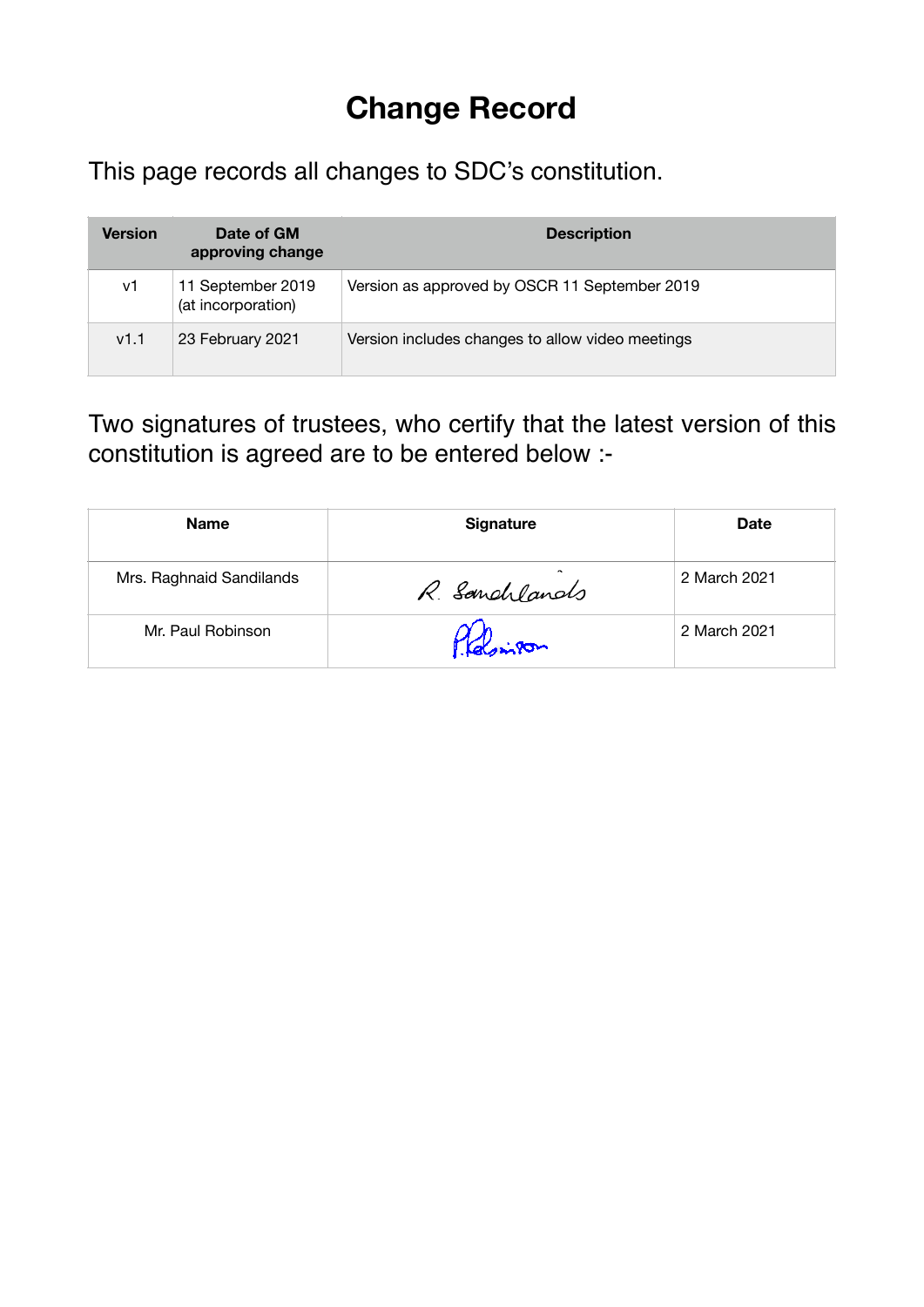# GENERAL

# **Type of Organisation**

1. The Organisation will, upon registration, be a Scottish Charitable Incorporated Organisation (SCIO).

# **Scottish principal office**

2. The principal office of the Organisation will be in Scotland (and must remain in Scotland).

# **Name**

3. The name of the Organisation is "Strathnairn Development Company".

# **Defined terms**

4. In this constitution, unless the context otherwise requires :-

(a) "*Act*" means the Charities and Trustee Investment (Scotland) Act 2005;

- (b) "*Charity*" means a body which is either :-
	- a "Scottish charity" within the meaning of section 13 of the *Act;* or
	- a "charity" within the meaning of section 1 of the Charities Act 2011,

providing (in either case) that its objects are limited to charitable purposes;

(c) "*Charitable Purpose*" means a charitable purpose under section 7 of the *Act* which is also regarded as a charitable purpose in relation to the application of the Taxes Acts;

(d) "*Power*" means a function defined in this Constitution that may be performed by a *Charity Trustee* in pursuit of the Organisation's objectives.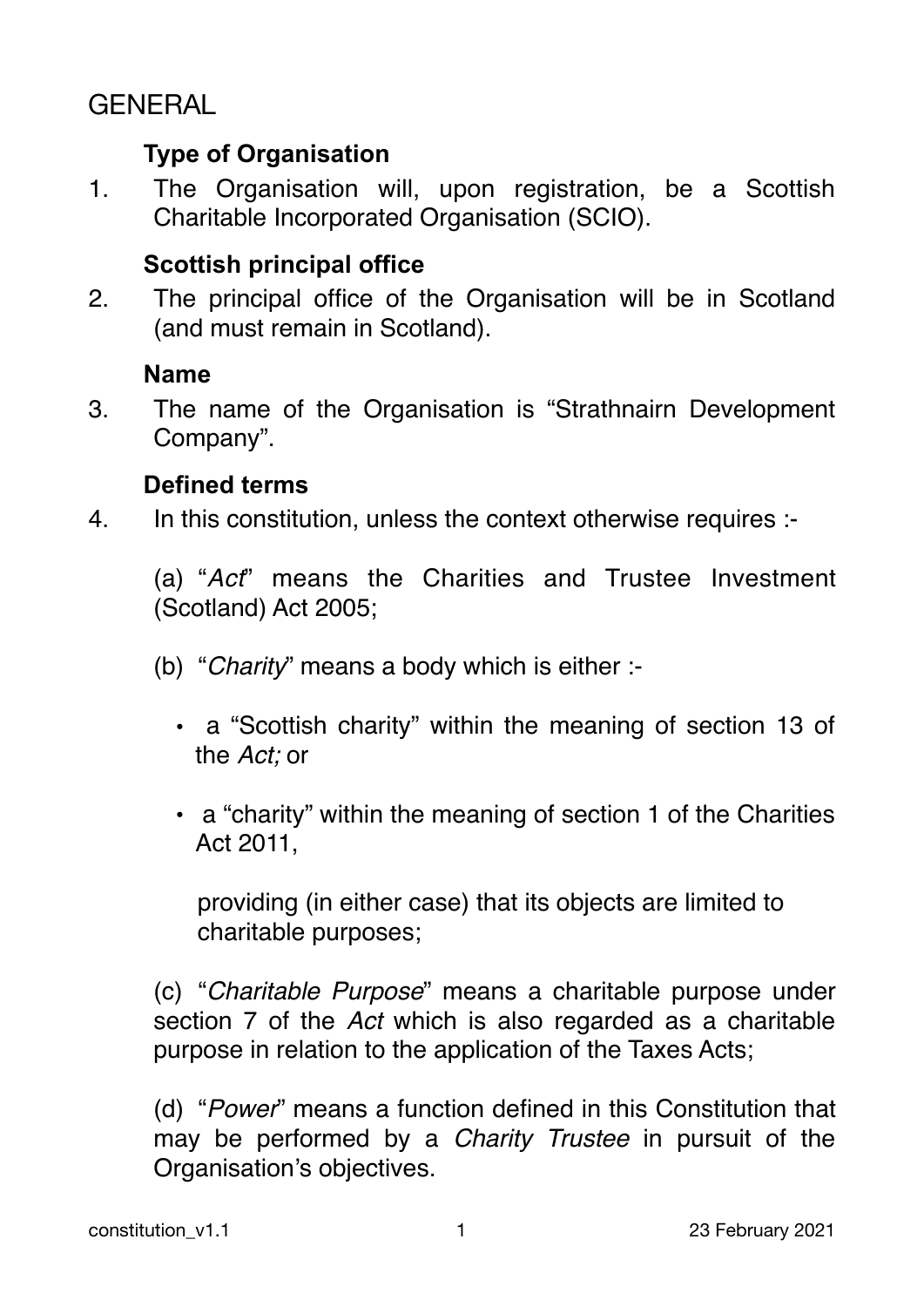(e) "*Operating Area*" means the area defined by Schedule A, annexed to this constitution;

(f) "*Community*" means the people, living permanently within the *Operating Area*.

(g) "*Property*" means any property, assets or rights, heritable or moveable, wherever situated;

(h) "*Member(s)*" means an eligible resident living within the *Operating Area* who has the right to attend *Members'*  meetings (including any annual general meeting) and has important powers under the constitution; in particular, the *Members* elect *Members* willing to serve on the *Board*, and also take decisions on changes to this constitution;

(i) "*Board"* means the body generally controlling the activities of the Organisation. For example, the *Board* is responsible for monitoring and controlling the financial position of the Organisation. The *Board* holds regular meetings;

(j) "*Charity Trustee(s)*" means an eligible *Member* who serves on the *Board*.

(k) "*Co-opted Charity Trustee*" means any eligible non-*Member* of the Organisation, appointed to the *Board* on the basis that they have specialist experience and/or skills which could be of assistance. *Co-opted Charity Trustees* have no voting rights on the Board;

(l) "*OSCR*" means the Office of the Scottish Charity Regulator;

# **Charitable Purposes**

5. The Organisation has been formed to benefit the *Community*, with the *Charitable Purposes* listed in Clause 6. These *Charitable Purposes* are to be achieved in conjunction with the principles of sustainable development. Sustainable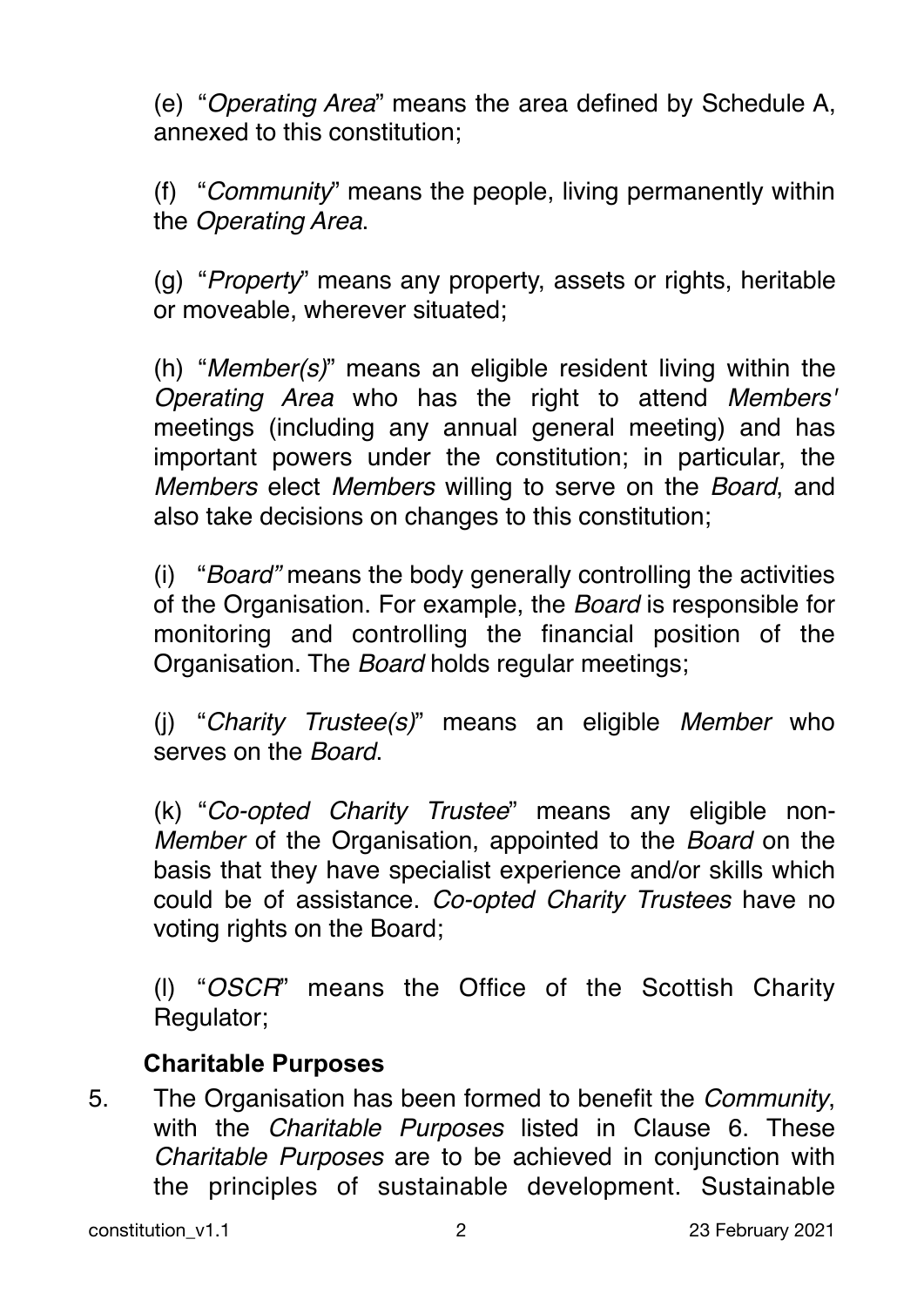development means development which meets the needs of the present without compromising the capacity of future generations to meet their own needs.

6. The Organisation's primary *Charitable Purpose* is the advancement of community development, including assessing the need for, advocating for, providing advice for, and the execution of plans for, community development. In discharging its primary *Charitable Purpose*, the Organisation may also carry out any of the secondary *Charitable Purposes* listed in Schedule B annexed to this Constitution.

# **Powers**

- 7. The Organisation shall have the *Powers* as defined in Schedule C annexed to this Constitution. It may exercise these *Powers* only where calculated to further the *Charitable Purposes* defined in Clause 6 or is conducive or incidental to doing so. *Community* assets created or otherwise acquired as a result of the Organisation's efforts need not be located within the *Operating Area*, so long as they provide public benefit for the *Community*.
- 8. No part of the income or *Property* of the Organisation may be paid or transferred (directly or indirectly) to the *Members* either in the course of the Organisation's existence or on dissolution - except where this is done in direct furtherance of the Organisation's *Charitable Purposes*. Furthermore, any surplus funds or assets of the Organisation are to be applied for the benefit of the whole *Community*.

# **Liability of members**

- 9. The *Members* have no liability to pay any sums to help to meet the debts (or other liabilities) of the Organisation if it is wound up; accordingly, if the Organisation is unable to meet its debts, the *Members* will not be held responsible.
- 10. The *Members* and *Charity Trustees* have certain legal duties under the Act; and Clause 7 of the *Act* does not exclude (or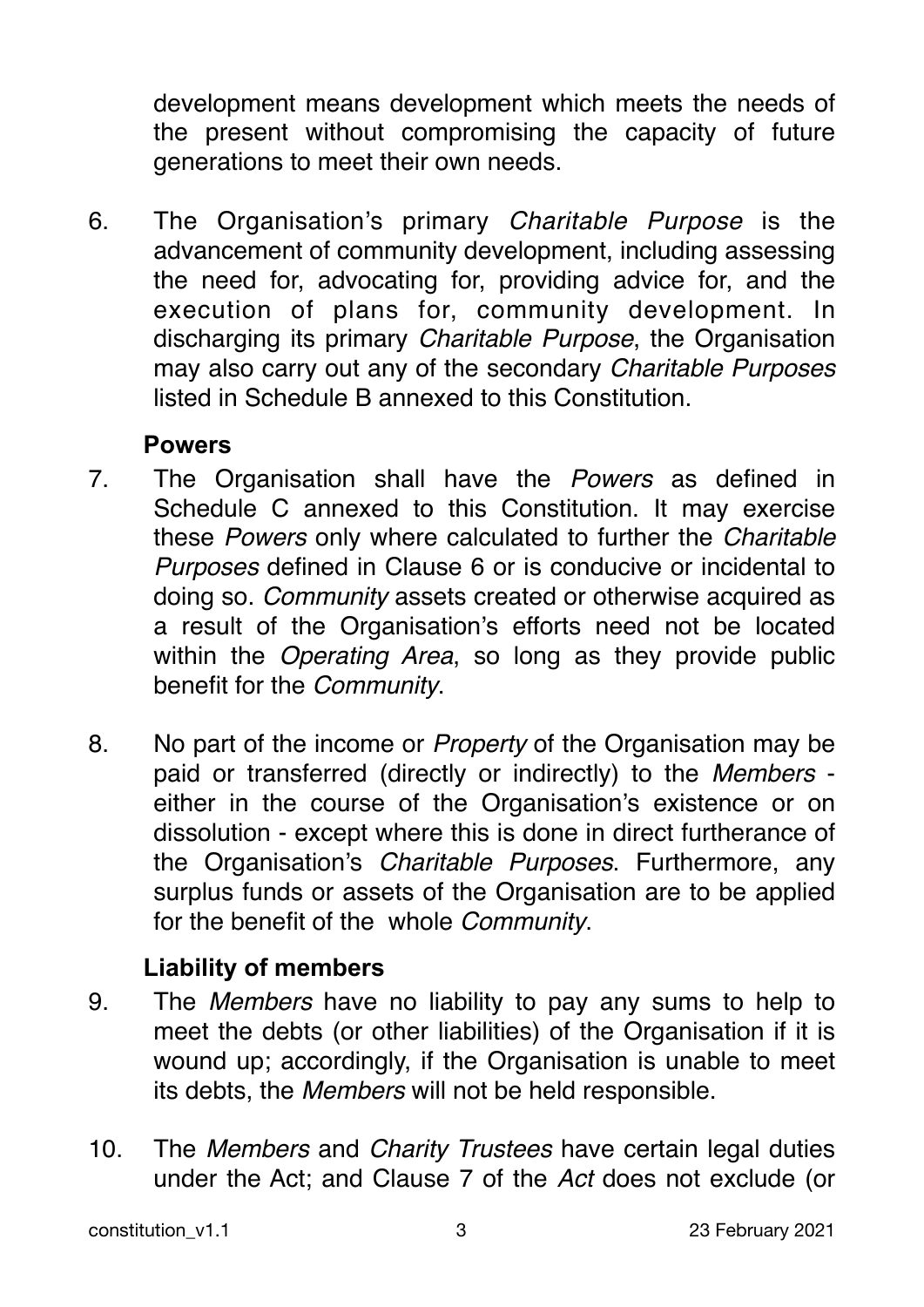limit) any personal liabilities they might incur if they are in breach of those duties or in breach of other legal obligations or duties that apply to them personally.

# **MEMBERS**

### **Minimum numbers of members**

- 11. The Organisation will have no fewer than 20 *Members*.
- 12. In the event that the number of *Members* falls below the minimum number of *Members* stated in Clause 11 then the *Charity Trustees* may not take any actions save the approval of new *Members* as described in Clauses 15-17, and the election/re-election of *Charity Trustees* as defined by Clauses 66-70.

# **Qualifications for membership**

- 13. Membership is open to any member of the *Community*.
- 14. Employees of the Organisation are not eligible for membership.

# **Application for membership**

- 15. Any person who wishes to become a *Member* must sign a written application for membership; the application will then be considered by the *Board* at its next *Board* meeting.
- 16. The *Board* may refuse to admit any applicant, who does not, in the view of the *Board*, meet the requirements of Clause 13 - 14, to membership.
- 17. The *Board* must notify each applicant promptly (in writing or by e-mail) of its decision on whether or not to admit them to membership.

# **Membership subscription**

18. No membership subscription will be payable.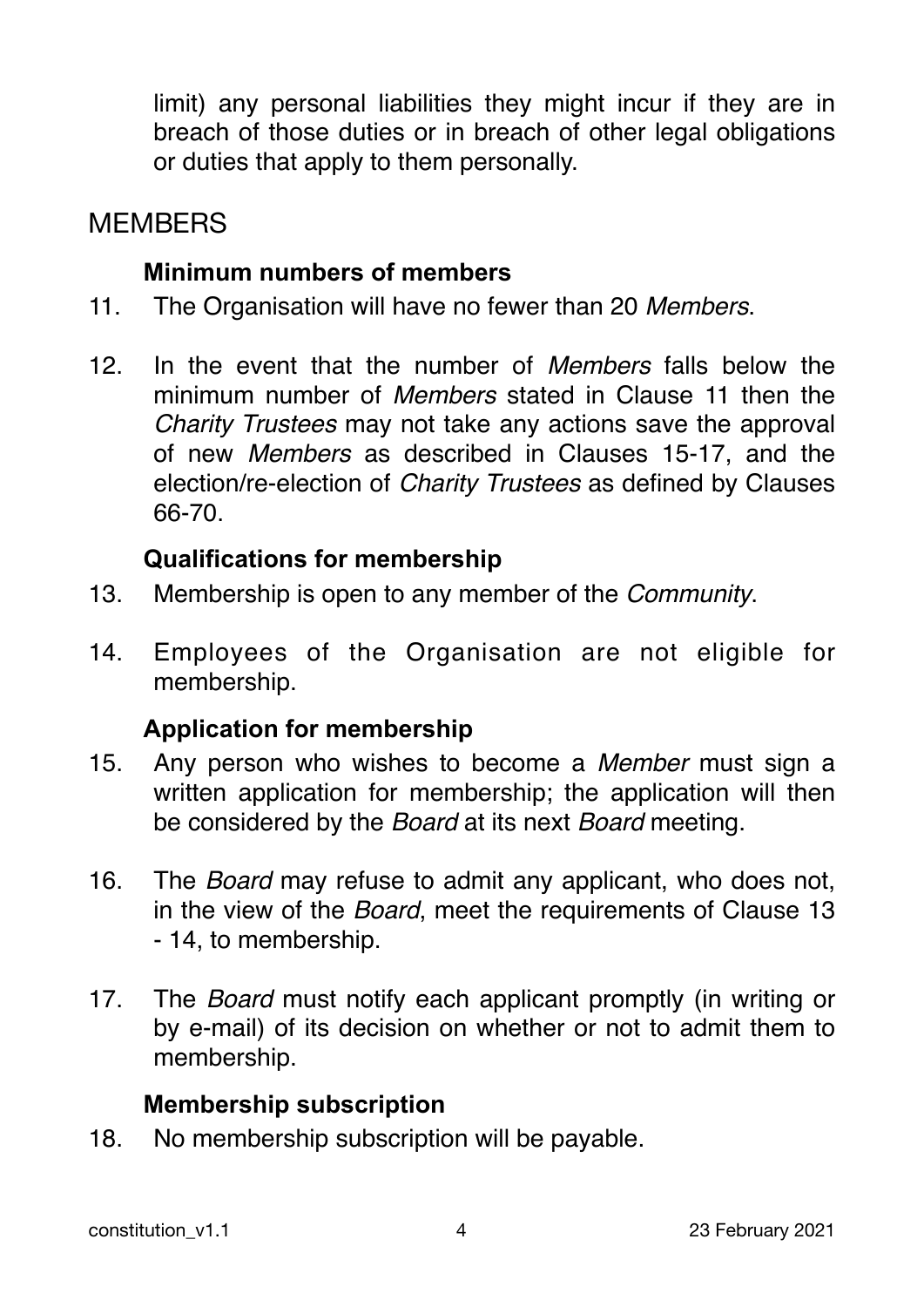# **Register of members**

- 19. The *Board* must keep a register of *Members*, setting out for each current *Member* :-
	- (a) their full name and address; and
	- (b) the date on which they were registered as a *Member*;
- 20. The *Board* must ensure that the register of *Members* is updated within 28 days of any change :-

(a) which arises from a resolution of the *Board* or a resolution passed by the *Members*; or

- (b) which is notified to the Organisation.
- 21. If a *Member* or *Charity Trustee* of the Organisation requests a copy of the register of *Members*, the *Board* must ensure that a copy is supplied to them within 28 days, providing the request is reasonable; if the request is made by a *Member* (rather than a *Charity Trustee*), the copy provided is subject to the terms of Clause 131.

# **Withdrawal from membership**

22. Any person who wishes to withdraw from membership must give a written notice of withdrawal to the Organisation, signed by them; they will cease to be a *Member* from the time the notice is received by the Organisation.

# **Transfer of membership**

23. Membership of the Organisation may not be transferred to any other person.

# **Re-registration of Members**

24. The *Board* may, at any time, issue notices to the *Members* requiring them to confirm that they wish to remain as *Members* of the Organisation, and allowing them a period of 28 days (running from the date of issue of the notice) to provide that confirmation to the *Board*.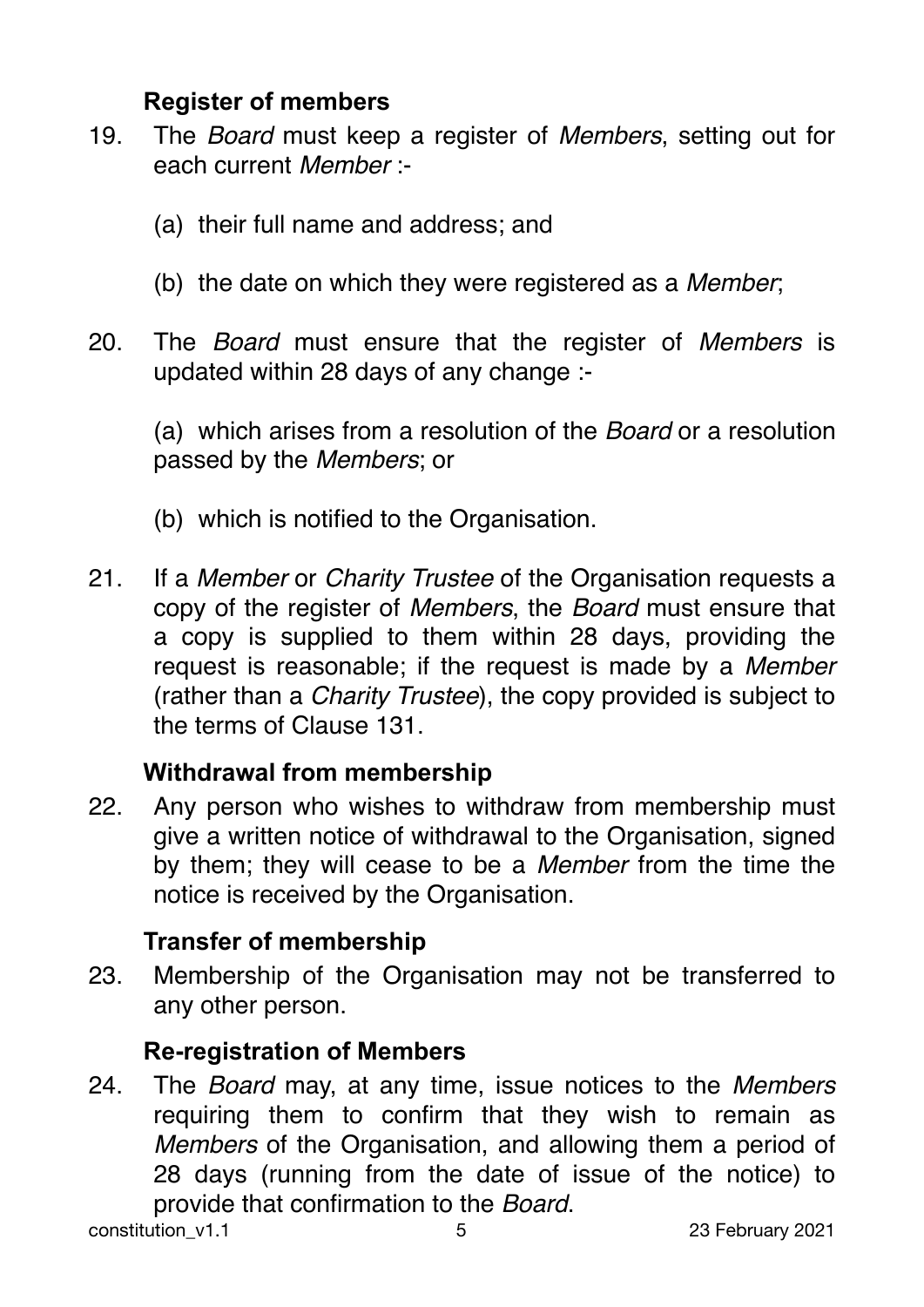- 25. If a *Member* fails to provide confirmation to the *Board* (in writing or by e-mail) that they wish to remain as a *Member* of the Organisation before the expiry of the 28-day period referred to in Clause 24, the *Board* may expel them from membership.
- 26. A notice under Clause 24 will not be valid unless it refers specifically to the consequences (under Clause 25) of failing to provide confirmation within the 28-day period.

#### **Expulsion of members**

27. Any *Member* may be expelled from the organisation by way of a resolution passed by not less than two thirds of those voting at a *Members*' meeting, providing the following procedures have been observed :-

(a) at least 21 days' notice of the intention to propose the resolution must be given to the *Member* concerned, specifying the grounds for the proposed expulsion;

(b) the *Member* concerned will be entitled to be heard on the resolution at the *Members'* meeting at which the resolution is proposed.

# **Termination**

28. Membership of the Organisation will terminate on death.

# DECISION-MAKING BY THE MEMBERS

#### **Members' meetings**

- 29. The *Board* must arrange a meeting of *Members* (an annual general meeting or "AGM") in each calendar year.
- 30. The gap between one AGM and the next must not be longer than 15 months.
- 31. Notwithstanding Clause 30, an AGM does not need to be held during the calendar year in which the Organisation is formed;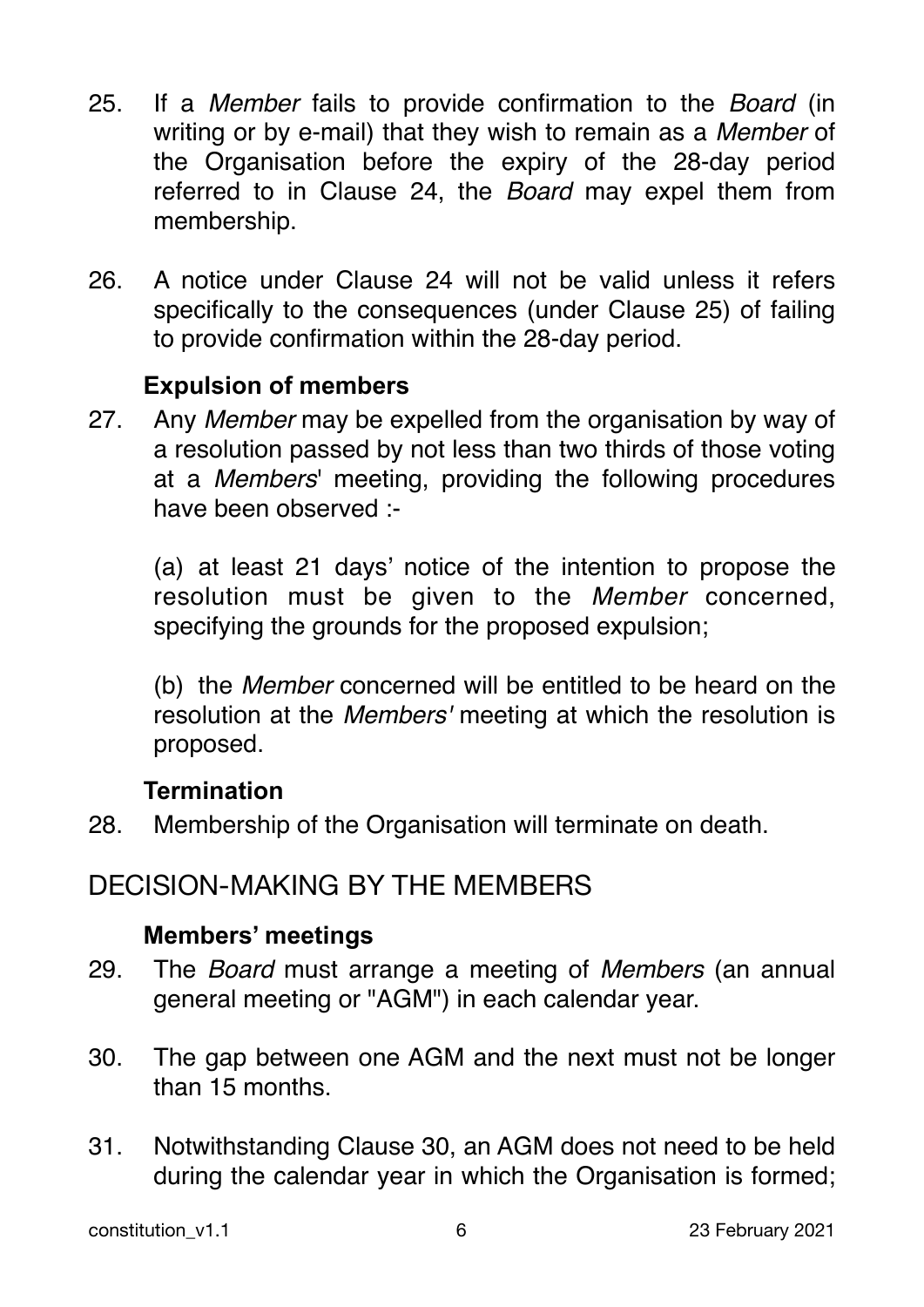but the first AGM must still be held within 15 months of the date on which the Organisation is formed.

- 32. The business of each AGM must include:-
	- (a) a report by the chair on the activities of the Organisation;
	- (b) consideration of the annual accounts of the Organisation;

(c) a declaration of the results of the election, when held, of *Charity Trustees*, referred to in Clause 72.

33. The *Board* may arrange a special *Members'* meeting at any time.

#### **Power to request members' meeting**

34. The *Board* must arrange a special *Members'* meeting if they are requested to do so by a notice (which may take the form of two or more documents in the same terms, each signed by one or more *Members*) by *Members* who amount to 5% or more of the total membership of the Organisation at the time, providing :-

(a) the notice states the purposes for which the meeting is to be held; and

(b) those purposes are not inconsistent with the terms of this constitution, the *Act* or any other statutory provision.

35. If the *Board* receive a notice under Clause 34, the date for the meeting which they arrange in accordance with the notice must not be later than 28 days from the date on which they received the notice.

# **Notice of Members' meetings**

36. At least 14 clear days' notice must be given of any *Members'* meeting (or any adjourned *Members'* meeting.)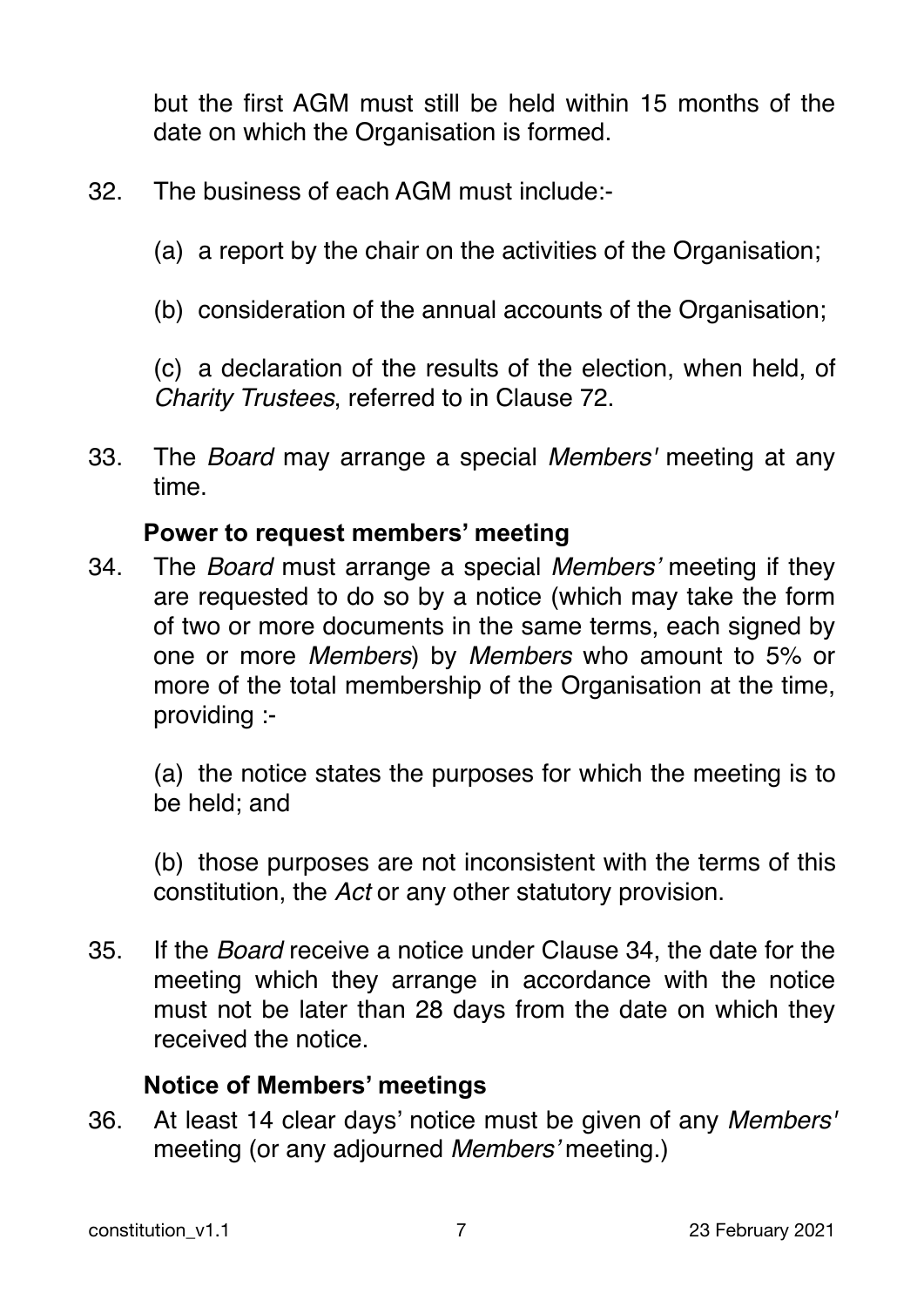37. The notice, given in Clause 36, must specify in general terms what business is to be dealt with at the meeting; and

(a) in the case of a resolution to alter this constitution, must set out the exact terms of the proposed alteration(s); or

(b) in the case of any other resolution, falling within the terms of Clause 52, must set out the exact terms of the resolution.

38. The reference to "clear days" in Clause 36 shall be taken to mean that, in calculating the period of notice,

(a) the day after the notices are posted (or sent by e-mail) should be excluded; and

(b) the day of the meeting itself should also be excluded.

- 39. Notice of every *Members'* meeting must be given to all *Members*, and to all the *Charity Trustees*; but the accidental omission to give notice to one or more *Members* will not invalidate the proceedings at the meeting.
- 40. Any notice which must be given to a *Member* under this constitution must be :-

(a) sent by post to the *Member*, at the address last notified by them to the Organisation; or

(b) sent by e-mail to the *Member*, at the e-mail address last notified by them to the Organisation.

# **Procedure at members' meetings**

- 41. No valid decisions can be taken at any *Members'* meeting unless a quorum is present.
- 42. The quorum for a Members' meeting is 25% of the total number of Members, or 20 Members, which ever is the lower. In calculating the number of Members present, the number of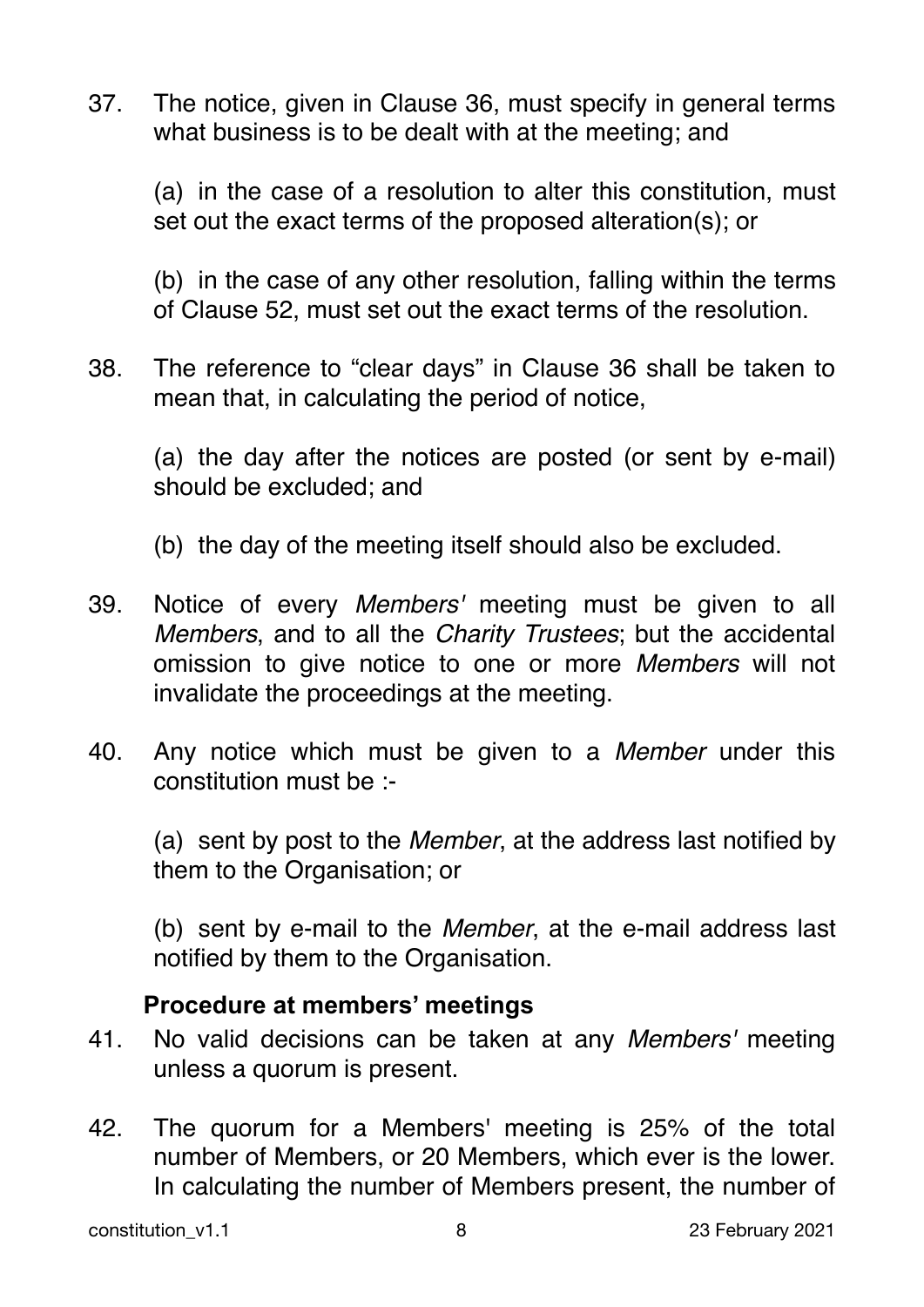proxies appointed by Members shall be taken into account. Members or their proxies may be present in person, or remotely by phone/video link.

- 43. If a quorum is not present within 15 minutes after the time at which a *Members'* meeting was due to start - or if a quorum ceases to be present during a *Members'* meeting - the meeting cannot proceed; and fresh notices of meeting will require to be sent out, to deal with the business (or remaining business) which was intended to be conducted.
- 44. The chairperson of the Organisation should act as chairperson of each *Members'* meeting.
- 45. If the chairperson of the Organisation is not present within 15 minutes after the time at which the meeting was due to start (or is not willing to act as chairperson), the *Charity Trustees* present at the meeting must elect (from among themselves) the person who will act as chairperson of that meeting.

# **Voting at members' meetings**

- 46. Every *Member* shall have one vote, which (whether on a show of hands or on a secret ballot) may be given either personally or by proxy.
- 47. Any *Member* who wishes to appoint a proxy to vote on his/her behalf at any *Members'* meeting (or adjourned *Members'* meeting) shall lodge with the Organisation, a completed instrument of proxy, in such form as the *Charity Trustees* require :-

(a) at the Organisation's registered office, signed by him/her; or

(b) sent by electronic means, to such email address as may have been notified to the *Members* by the Organisation for that purpose;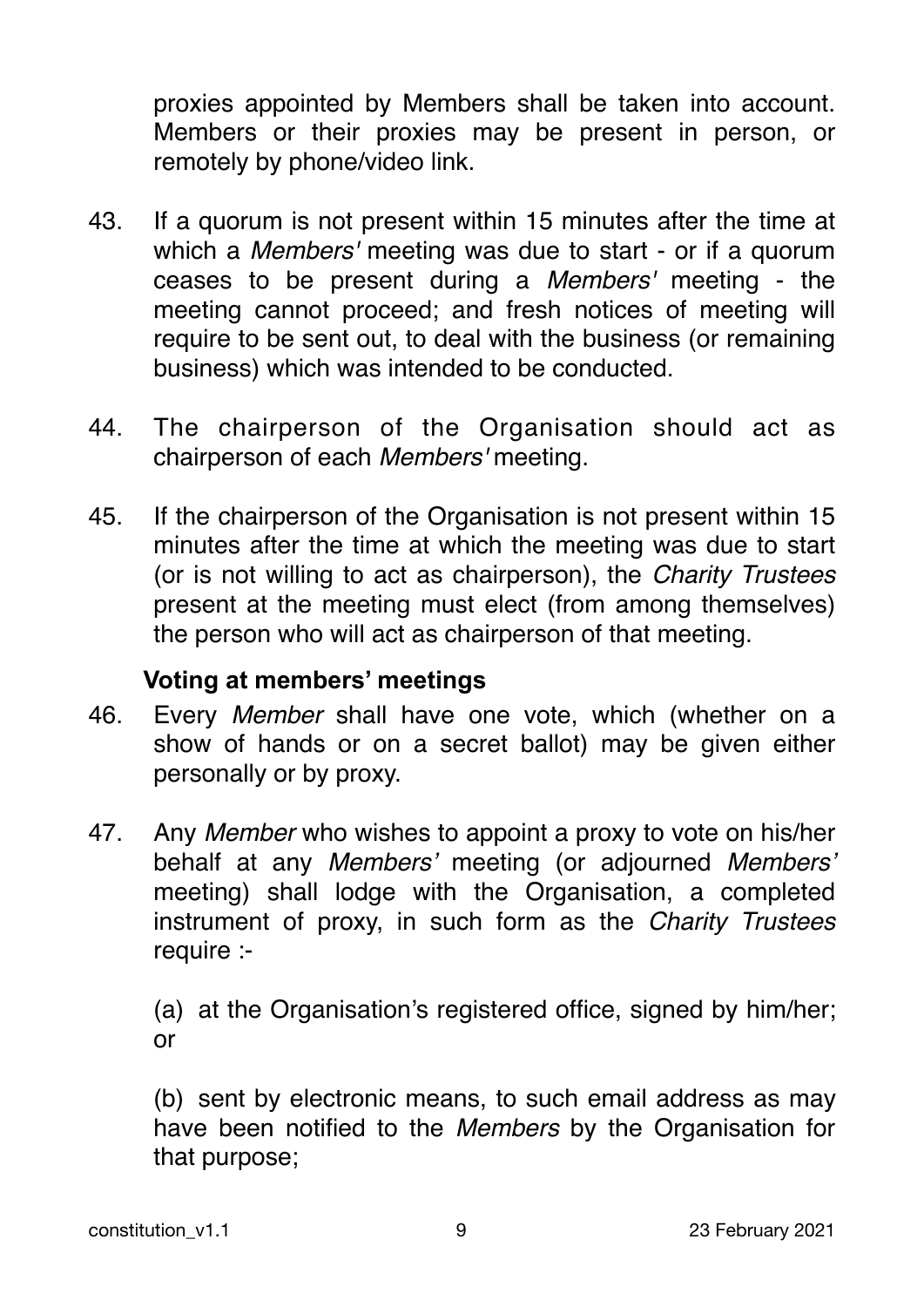providing (in either case), the instrument of proxy is received by the Organisation at the relevant address not less than 48 hours before the time for holding the *Members'* meeting (or, as the case may be, adjourned *Members'* meeting).

- 48. An instrument of proxy which does not conform with the provisions of Clause 47 shall be invalid.
- 49. A *Member* shall not be entitled to appoint more than one proxy to attend on the same occasion.
- 50. A proxy appointed to attend and vote at any *Members'* meeting must be either a *Member* of the Organisation or be eligible for membership.
- 51. All decisions at *Members'* meetings will be made by majority vote - with the exception of the types of resolution listed in Clause 52.
- 52. The following resolutions will be valid only if passed by not less than two thirds of those voting on the resolution at a *Members'* meeting :-
	- (a) a resolution amending the constitution;
	- (b) a resolution expelling a *Member* under Clause 27;

(c) a resolution directing the *Board* to take any particular step (or directing the *Board* not to take any particular step);

(d) a resolution approving the amalgamation of the Organisation with another SCIO (or approving the constitution of the new SCIO to be constituted as the successor pursuant to that amalgamation);

(e) a resolution to the effect that all of the Organisation's property, rights and liabilities should be transferred to another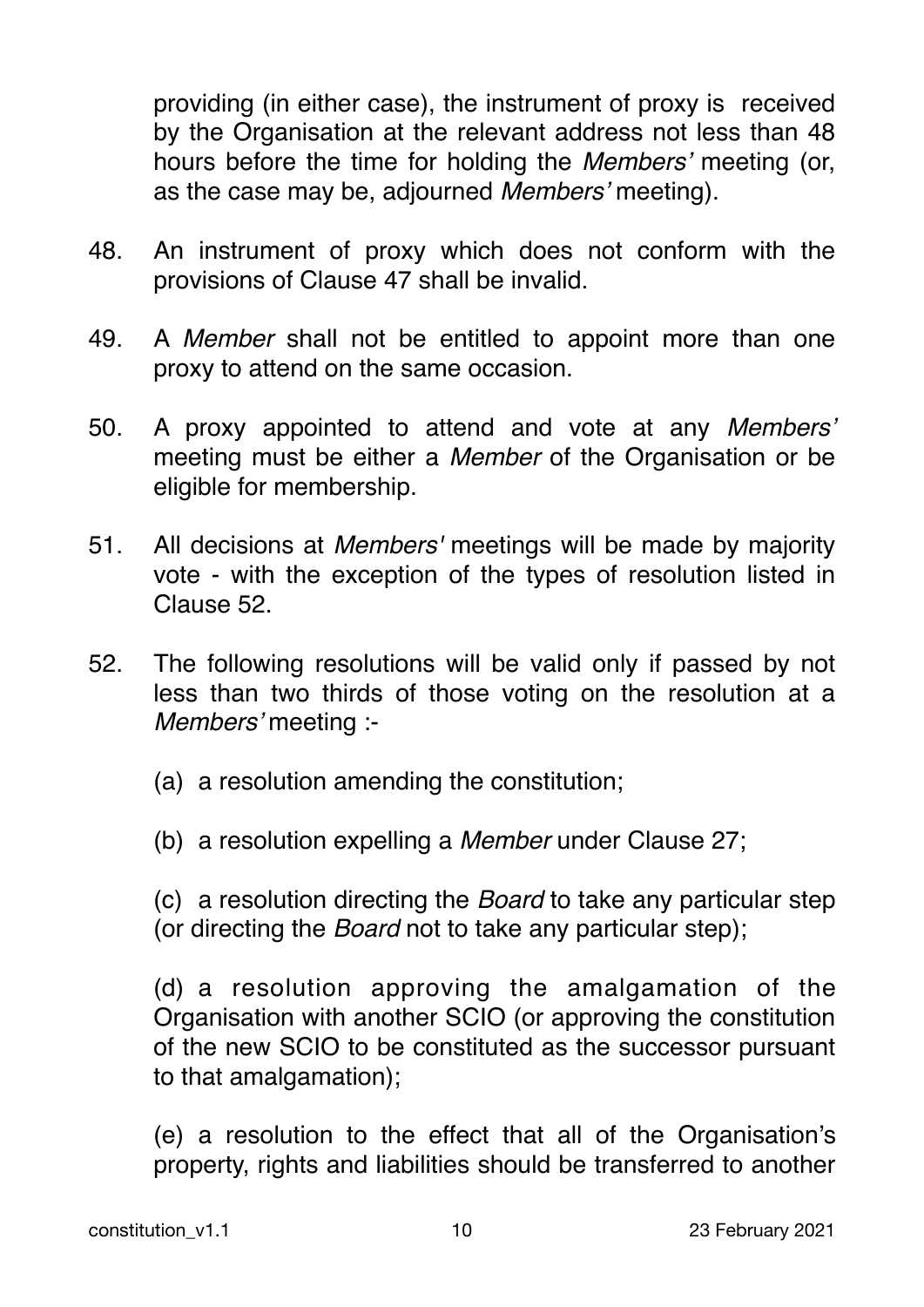SCIO (or agreeing to the transfer from another SCIO of all of its property, rights and liabilities);

(f) a resolution for the winding up or dissolution of the Organisation.

- 53. If there is an equal number of votes for and against any resolution, the chairperson of the meeting will be entitled to a second (casting) vote.
- 54. A resolution put to the vote at a *Members'* meeting will be decided on a show of hands - unless the chairperson (or at least two other *Members* present at the meeting) ask for a secret ballot.
- 55. The chairperson will decide how any secret ballot is to be conducted, and they will declare the result of the ballot at the meeting.

#### **Minutes**

- 56. The *Board* must ensure that proper minutes are kept in relation to all *Members'* meetings.
- 57. Minutes of *Members'* meetings must include the names of those present; and (so far as possible) should be signed by the chairperson of the meeting.
- 58. The *Board* must ensure that a copy of the minutes referred to in Clause 56 is supplied, within 28 days, to any *Member* requesting them.
- 59. The copies of the minutes, referred to in Clause 58, shall be treated by the *Member*, in possession of them, in a manner consistent with the Organisation's Data Privacy Notice.
- 60. The *Board* must ensure that a copy of the minutes referred to in Clause 56 is supplied, within 28 days, to any member of the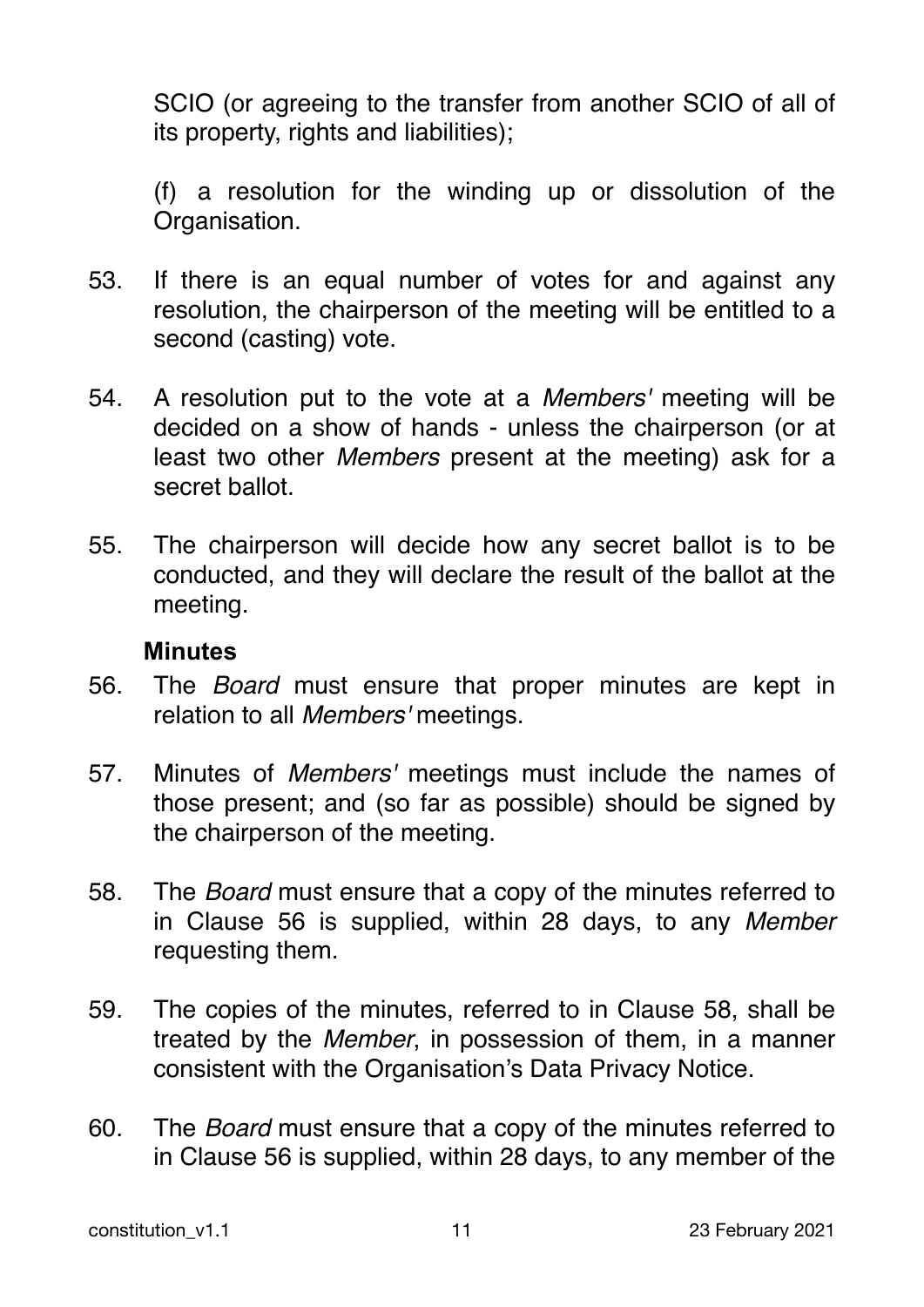public requesting them; but the copy provided is subject to the terms of Clause 129.

# BOARD

# **Number of Charity Trustees**

- 61. The maximum number of *Charity Trustees* is 12.
- 62. The minimum number of *Charity Trustees* is 6.

# **Eligibility**

63. A person will not be eligible for election or appointment to the *Board* if they :-

(a) are disqualified from being a *Charity Trustee* under the *Act*; or

(b) are an employee of the Organisation; or

(c) have irresolvable conflicts of interest, as identified in Clause 109.

- 64. A *Member* will not be eligible for election or appointment to the *Board* while they are the subject of a resolution to expel them from the Organisation under Clause 27.
- 65. A *Member* will not eligible for election to the *Board* if they have served in the capacity of a *Charity Trustee* for a continuous period of 3 years, and less than 1 year has elapsed since their final retiral.

# **Initial Charity Trustees**

66. The individuals who signed the Charity Trustee declaration forms which accompanied the application for incorporation of the Organisation shall be deemed to have been appointed by the *Members* as *Charity Trustees* with effect from the date of incorporation of the Organisation.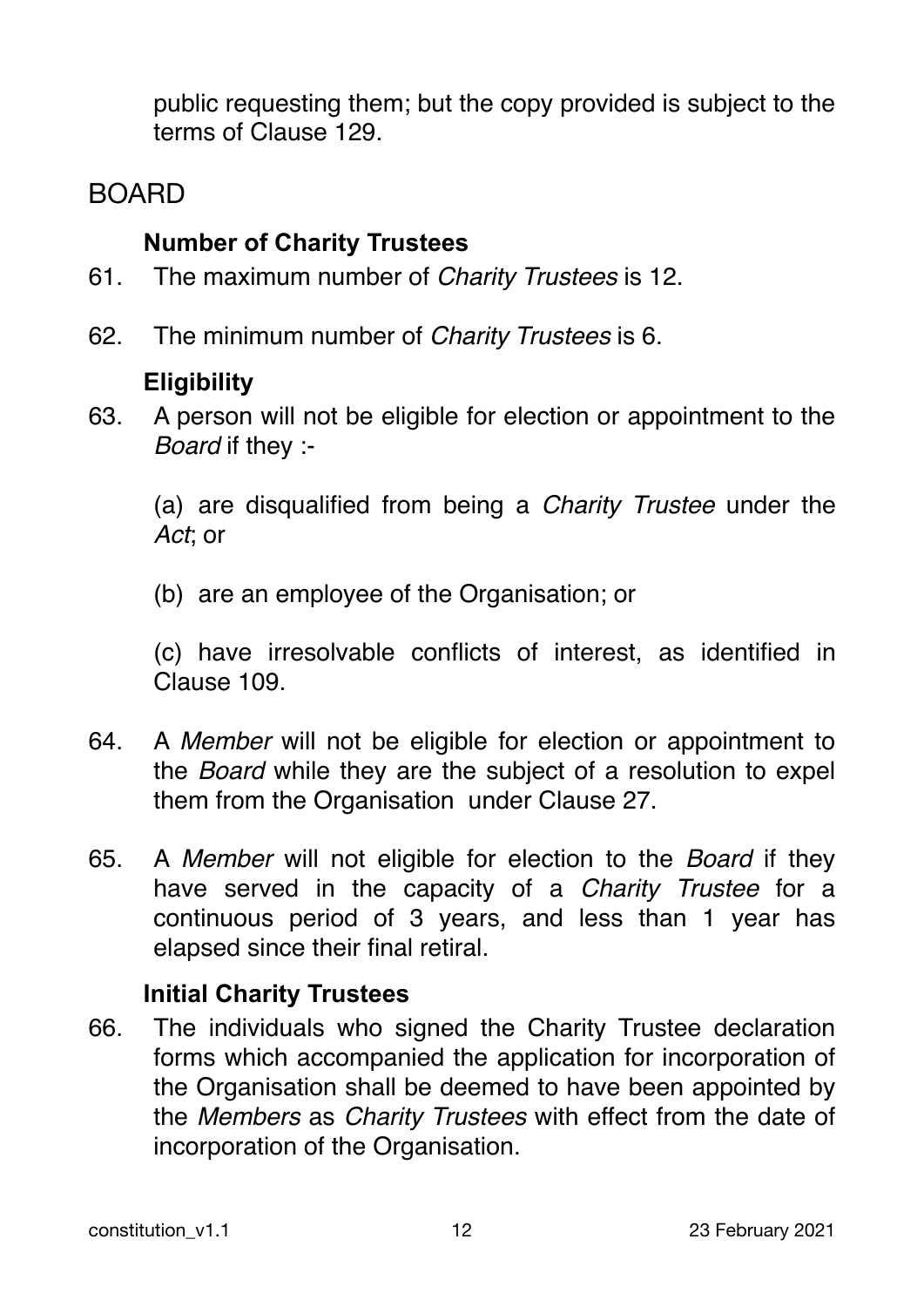#### **Election, retiral, re-election**

- 67. Through the election process, described in Clause 72, held prior to an AGM, and when there are vacancies on the *Board*, *Members* may elect any *Member*, who is eligible under Clauses 63 and 65, to be a *Charity Trustee*.
- 68. For the purposes of Clause 67, the number of vacancies shall be the maximum number of *Charity Trustees*, permitted by Clause 61, less the number of elected *Charity Trustees*, who have not completed a 3-year term on the *Board at the conclusion an AGM*.
- 69. The *Board* may at any time appoint any *Member*, who is eligible under Clauses 63 and 64, to be a *Charity Trustee*, except where the number of *Charity Trustees* would then exceed the maximum permitted by Clause 61.
- 70. At each AGM, the following *Charity Trustees* shall retire from office :-

(a) those elected under Clause 67, who have completed a 3 year term on the *Board*; and

(b) those appointed by the *Board* under Clause 69; and

(c) in the case of the first AGM, those deemed to have been appointed under Clause 66.

71. A *Charity Trustee* retiring at an AGM will be deemed to have been re-elected unless :-

(a) they advise the *Board* prior to the commencement of the election process, described in Clause 72, that they do not wish to be re-appointed as a *Charity Trustee*; or

(b) they have served in the capacity of a *Charity Trustee* for a continuous period of 3 years; or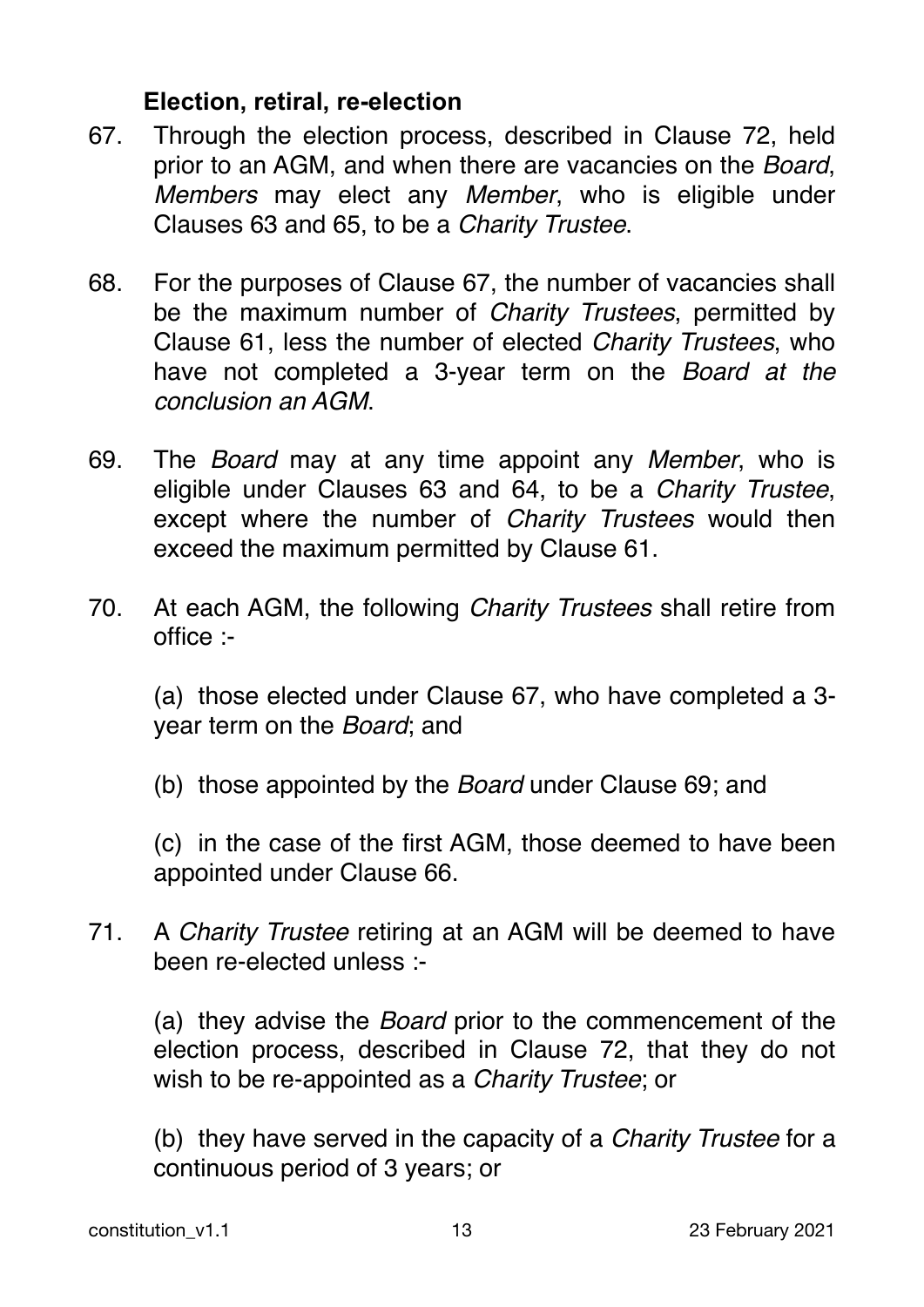(c) an election process, described in Clause 72, was held prior to the AGM and they were not among those elected.

- 72. Prior to the commencement of each AGM, an election will be held, if necessary, in accordance with the process described in Schedule D, annexed to this constitution, to fill any vacancies on the *Board*, that may occur after the AGM.
- 73. In addition to their powers under Clause 69, the *Board* may at any time appoint any number of *Co-opted Charity Trustee*.
- 74. At each AGM, all of the *Co-opted Charity Trustees* appointed under Clause 73 shall retire from office – but shall then be eligible for re-appointment under that Clause.

#### **Termination of office**

75. A *Charity Trustee* will automatically cease to hold office if :-

(a) they become disqualified from being a *Charity Trustee* under the *Act*; or

(b) they become incapable for medical reasons of carrying out their duties as a *Charity Trustee* - but only if that has continued (or is expected to continue) for a period of more than six months; or

(c) in the case of a *Charity Trustee* elected/appointed under Clauses 66, 67 and 69, they cease to be a *Member* of the Organisation; or

(d) they become an employee of the Organisation; or

(e) they give the Organisation a notice of resignation, signed by them; or

(f) they are absent, without good reason, in the opinion of the *Board*, from more than three consecutive meetings of the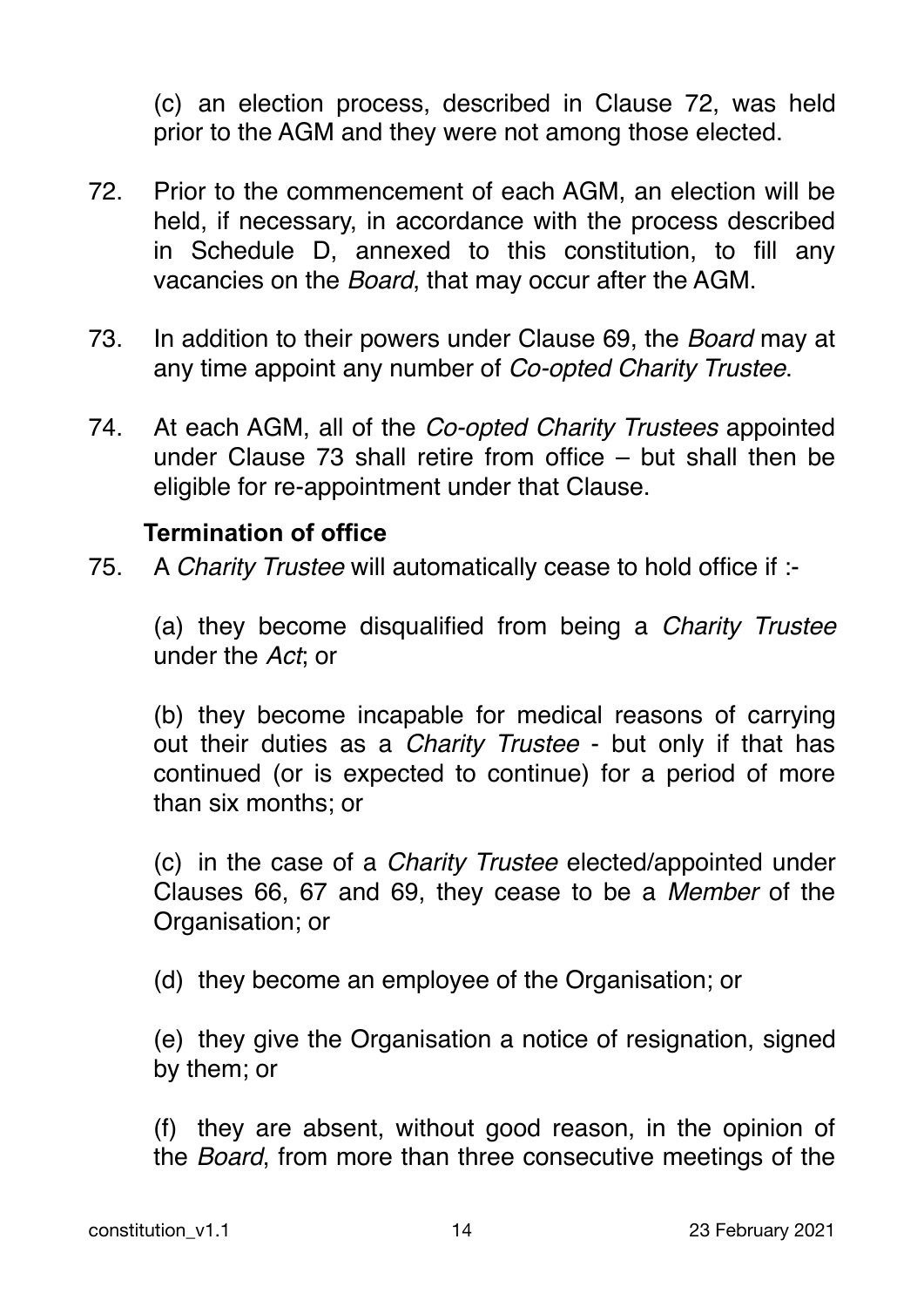*Board* - but only if the *Board* resolves to remove them from office; or

(g) they are removed from office by resolution of the *Board* on the grounds that they are considered to have committed a material breach of the Code of Conduct for Charity Trustees (as referred to in Clauses 95 and 97); or

(h) they are removed from office by resolution of the *Board* on the grounds that they are considered to have irresolvable conflicts of interest (as referred to in Clause 109); or

(i) they are removed from office by resolution of the *Board* on the grounds that they are considered to have been in serious or persistent breach of their duties under section 66(1) or (2) of the Act; or

(j) they are removed from office by a resolution of the *Members* passed at a *Members'* meeting, in accordance with Clause 51.

76. A resolution under Sub-clauses 77(g), 77(h), 77(i) ,or 77(j) shall be valid only if :-

(a) the *Charity Trustee* who is the subject of the resolution is given reasonable prior written notice of the grounds upon which the resolution for their removal is to be proposed; and

(b) the *Charity Trustee* concerned is given the opportunity to address the meeting at which the resolution is proposed, prior to the resolution being put to the vote.

77. A resolution under Sub-clauses 77(g), 77(h) or 77(i) shall be valid only if at least two thirds (rounded up to the nearest integer) of the *Charity Trustees*, then in office, vote in favour of the resolution.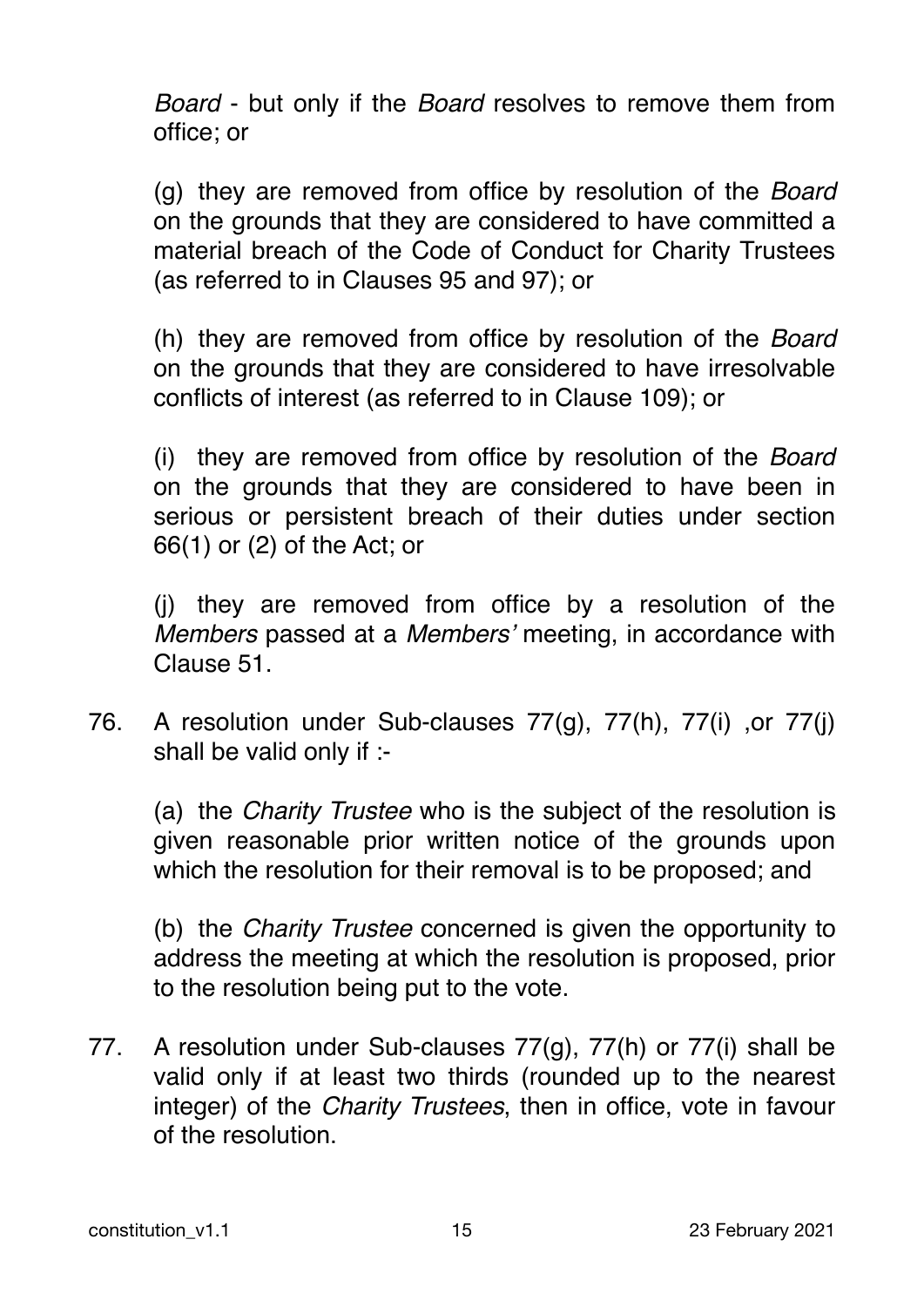# **Register of Charity Trustees**

78. The *Board* must keep a register of *Charity Trustees*, setting out :-

(a) for each current *Charity Trustee*, records will be kept in accordance with the Organisation's Data Privacy Notice; and

(b) for each former *Charity Trustee*, records will be keep in accordance with the Organisation's Data Privacy Notice, for a period of 6 years from the date they ceased to be a *Charity Trustee*.

79. The *Board* must ensure that the register of *Charity Trustees* is updated within 28 days of any change :-

(a) which arises from a resolution of the *Board* or a resolution passed by the *Members* of the Organisation; or

(b) which is notified to the Organisation.

80. If any person requests a copy of the register of *Charity Trustees*, the *Board* must ensure that a copy is supplied to them within 28 days, providing the request is reasonable; but the copy provided is subject to the terms of Clause 129.

#### **Office-bearers**

- 81. The *Charity Trustees* must elect (from among themselves) a chair and a treasurer.
- 82. In addition to the office-bearers required under Clause 81, the *Charity Trustees* may elect (from among themselves) further office-bearers if they consider that appropriate.
- 83. All of the office-bearers will cease to hold office at the conclusion of each AGM, but may then be re-elected under Clauses 81 and 82.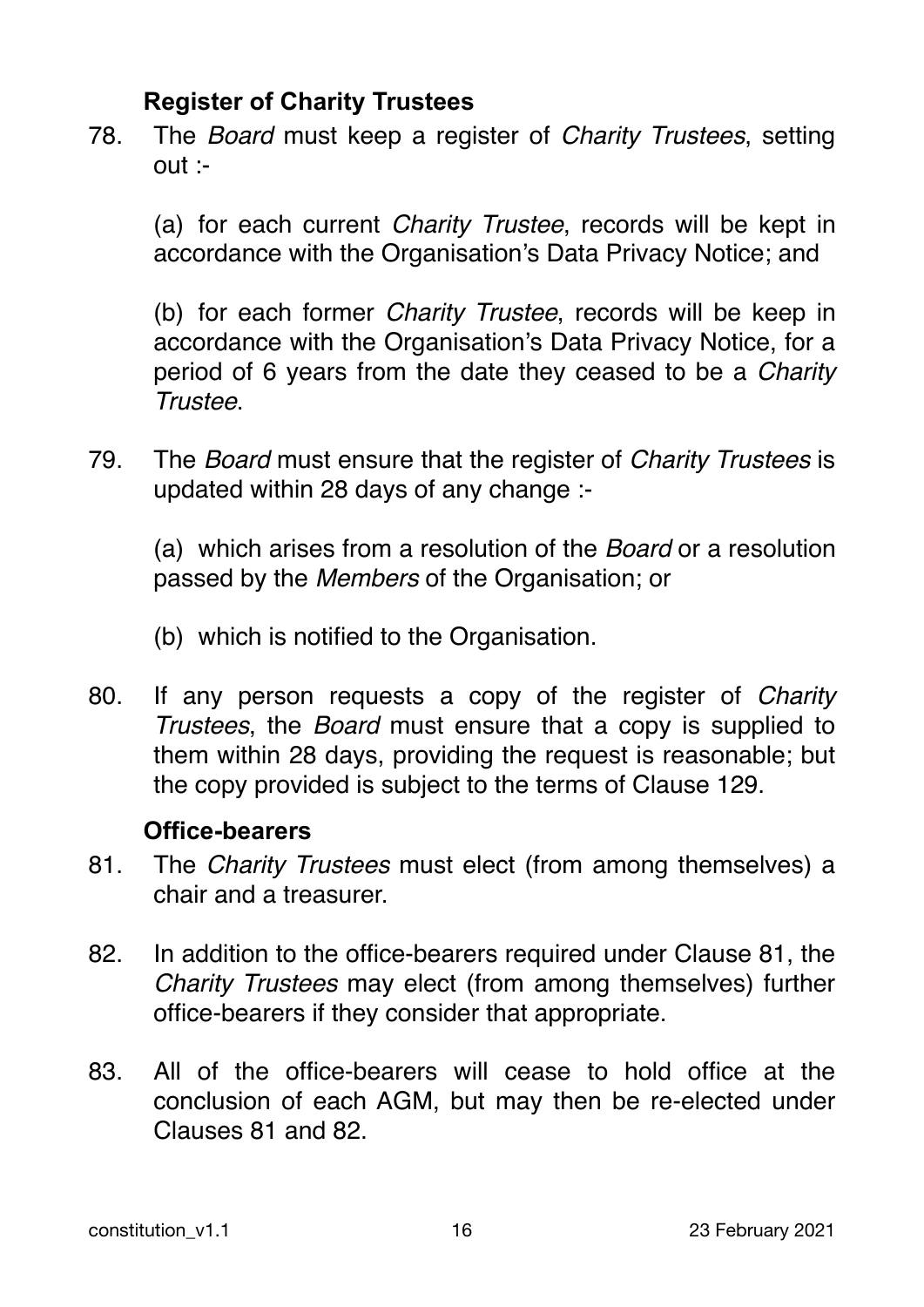- 84. A *Charity Trustee* elected to any office will automatically cease to hold that office :-
	- (a) if they cease to be a *Charity Trustee*; or

(b) if they give to the Organisation a notice of resignation from that office, signed by them; or

(c) if the *Board* resolves to remove them from their office.

#### **Secretary**

85. The *Charity Trustees* shall appoint a secretary, and on the basis that the term of the appointment, the remuneration (if any) payable to the secretary, and the such conditions of appointment shall be as determined by the *Charity Trustees*; the secretary may be removed by them at any time.

#### **Powers of Board**

- 86. Except where this constitution states otherwise, the Organisation (and its assets and operations) will be managed by the *Board*; and the *Board* may exercise all the powers of the Organisation.
- 87. If at any time the number of *Charity Trustees* in office falls below the minimum number stated in Clause 62, the remaining *Charity Trustee(s)* shall be unable to exercise the powers of the Organisation, save the power to appoint other *Charity Trustees*, approve *Members* or call a *Members'* meeting.
- 88. A meeting of the *Board* at which a quorum is present may exercise all powers exercisable by the *Board*.
- 89. The *Members* may, by way of a resolution passed in compliance with Clause 52 (requirement for two-thirds majority), direct the *Board* to (or not to) take any particular step; and the *Board* shall give effect to any such direction accordingly.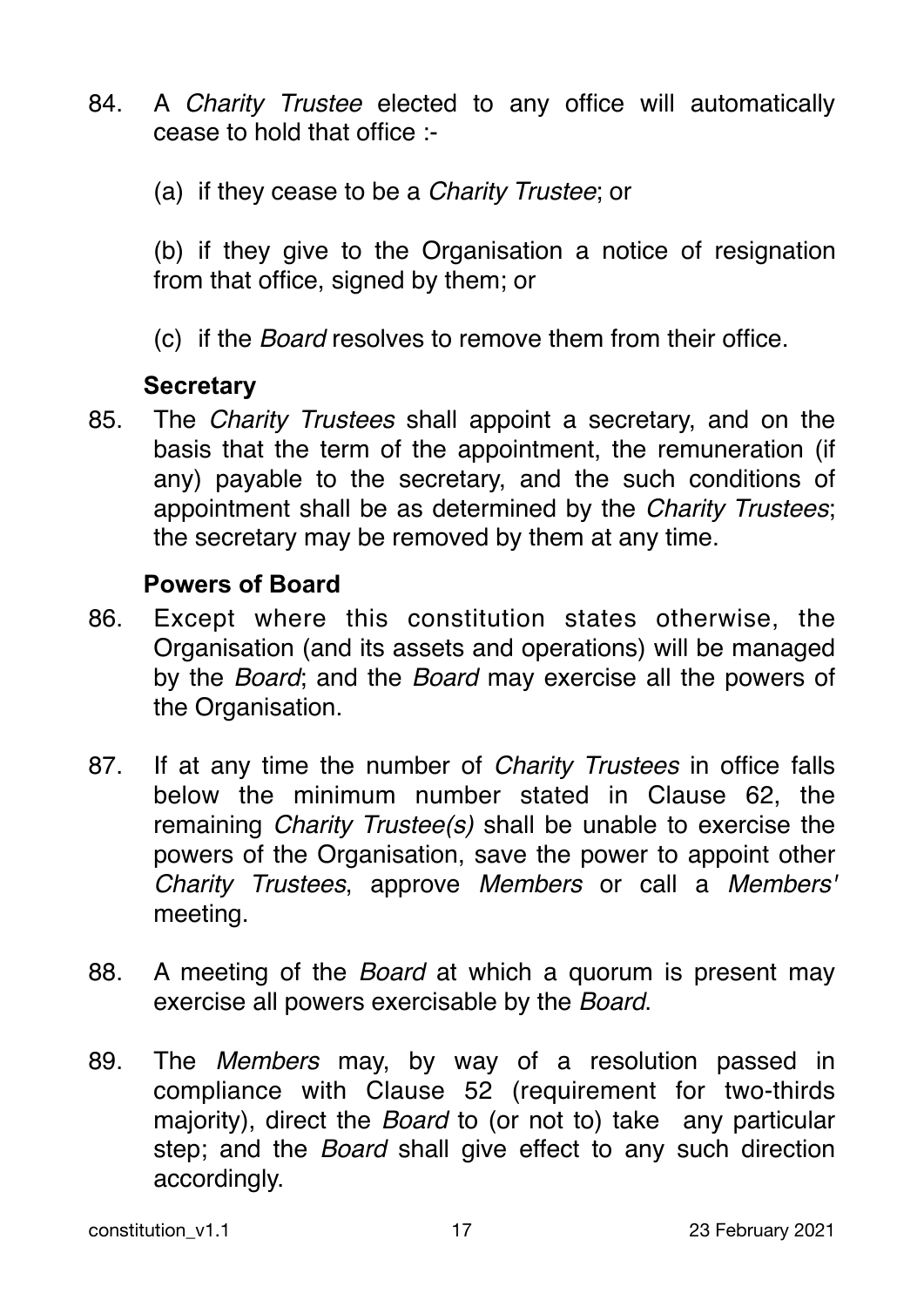# **Charity Trustees - general duties**

90. Each of the *Charity Trustees* has a duty, in exercising functions as a *Charity Trustee*, to act in the interests of the Organisation; and, in particular, must :-

(a) seek, in good faith, to ensure that the Organisation acts in a manner which is in accordance with its purposes; and

(b) act with the care and diligence which it is reasonable to expect of a person who is managing the affairs of another person; and

(c) in circumstances giving rise to the possibility of a conflict of interest between the Organisation and any other party; and

(d) put the interests of the Organisation before that of the other party;

(e) where any other duty prevents them from doing so, disclose the conflicting interest to the Organisation and refrain from participating in any deliberation or decision of the other *Charity Trustees* with regard to the matter in question;

(f) ensure that the Organisation complies with any direction, requirement, notice or duty imposed under or by virtue of the Act.

91. In addition to the duties outlined in Clause 90, all of the *Charity Trustees* must take such steps as are reasonably practicable for the purpose of ensuring :-

(a) that any breach of any of those duties by a *Charity Trustee* is corrected by the *Charity Trustee* concerned and not repeated; and

(b) that any *Charity Trustee* who has been in serious and persistent breach of those duties is removed as a *Charity Trustee*.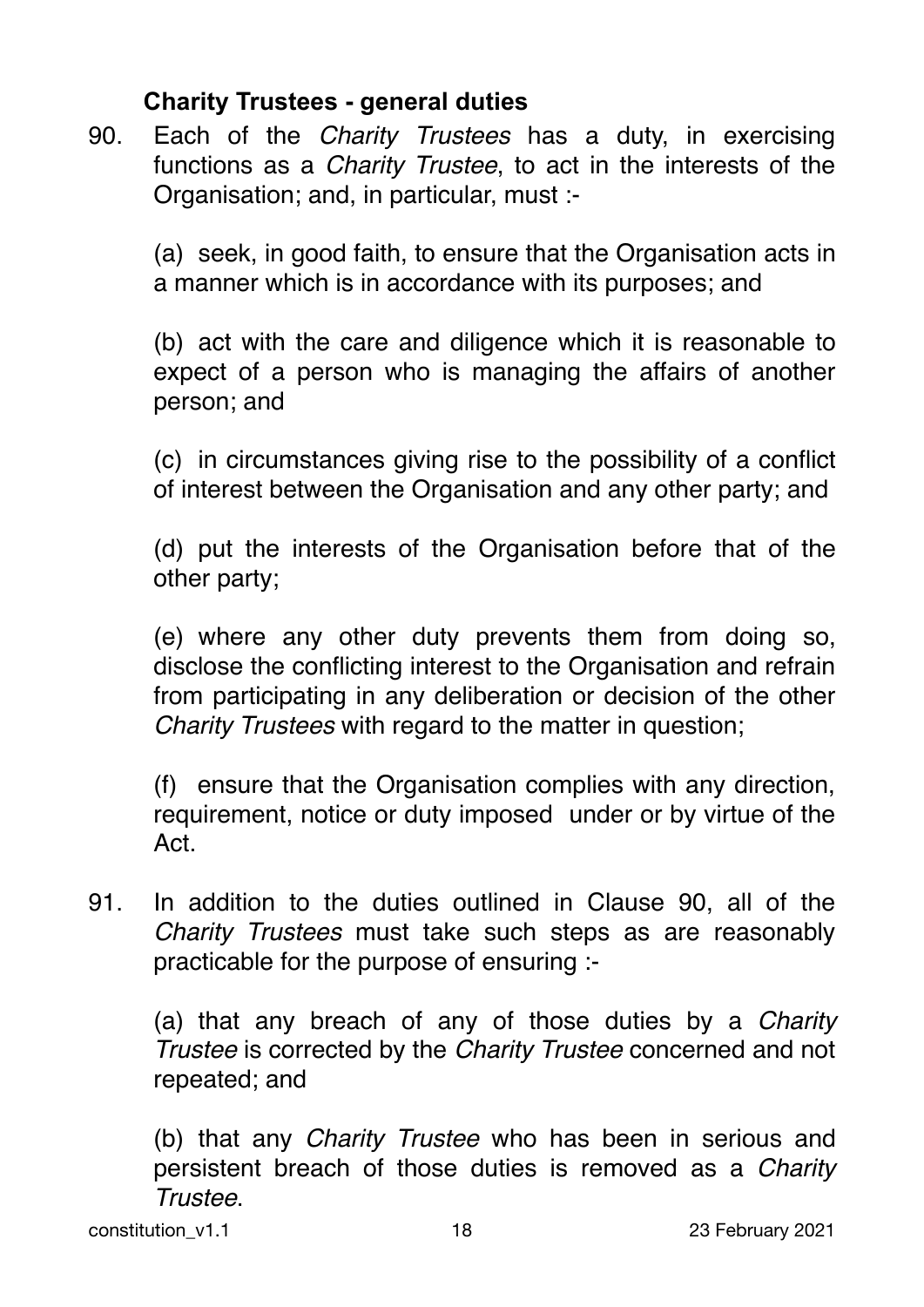- 92. Provided they have declared their interest and have not voted on the question of whether or not the Organisation should enter into the arrangement - a *Charity Trustee* will not be debarred from entering into an arrangement with the Organisation in which they have a personal interest; and (subject to Clause 90 and to the provisions relating to remuneration for services contained in the *Act*), they may retain any personal benefit which arises from that arrangement.
- 93. No *Charity Trustee* may serve as an employee (full time or part time) of the Organisation; and no *Charity Trustee* may be given any remuneration by the Organisation for carrying out their duties as a *Charity Trustee*.
- 94. The *Charity Trustees* may be paid all travelling and other expenses reasonably incurred by them in connection with carrying out their duties; this may include expenses relating to their attendance at meetings.

# **Code of conduct for Charity Trustees**

- 95. All *Charity Trustees* shall comply with the Code of Conduct Policy prescribed by the *Board* from time to time.
- 96. The Code of Conduct Policy referred to in Clause 95 shall be supplemental to the provisions relating to the conduct of *Charity Trustees* contained in this constitution and the duties imposed on *Charity Trustees* under the *Act*; and all relevant provisions of this constitution shall be interpreted and applied in accordance with the provisions of the Code of Conduct Policy in force from time to time.

# DECISION-MAKING BY THE CHARITY TRUSTEES

# **Notice of Board meetings**

97. Any *Charity Trustee* may call a meeting of the *Board* or request that the secretary call a meeting of the *Board*.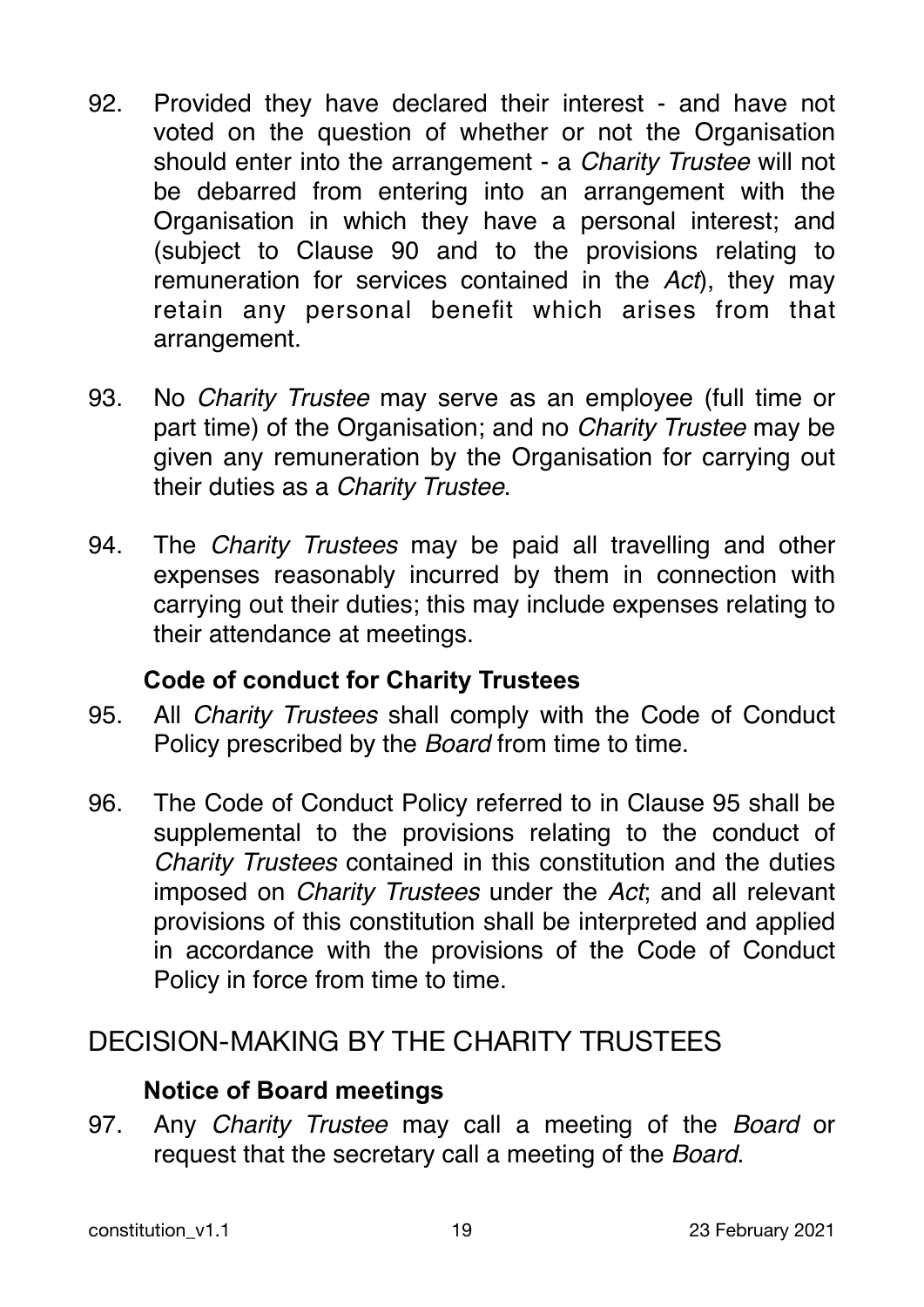98. At least 7 days' notice must be given of each *Board* meeting, unless (in the opinion of the person calling the meeting) there is a degree of urgency which makes that inappropriate.

# **Procedure at Board meetings**

- 99. No valid decisions can be taken at a *Board* meeting unless a quorum is present; the quorum for *Board* meetings is half of all voting *Charity Trustees*, rounded up to the nearest integer, who are present in person, or who have appointed a proxy, who is attending the meeting.
- 100. The chair of the Organisation should act as chairperson of each *Board* meeting.
- 101. If the chair is not present within 15 minutes after the time at which the meeting was due to start (or is not willing to act as chairperson), the *Charity Trustees* present at the meeting must elect (from among themselves) the person who will act as chairperson of that meeting.
- 102. Every *Charity Trustee* has one vote, which must be given in person, or by a proxy, appointed in accordance with Clauses 120 - 122.
- 103. All decisions at *Board* meetings will be made by majority vote.
- 104. If there is an equal number of votes for and against any resolution, the chairperson of the meeting will be entitled to a second (casting) vote.
- 105. All *Board* meetings are closed to non-*Board* members, but the *Board* may, at its discretion, permit *Members* to attend all or part of the meeting - but only on the basis that they may not participate in, or attempt to influence the *Board* in its, decision-making.
- 106. The *Board* may, at its discretion, allow any person to attend and speak at a *Board* meeting notwithstanding that they are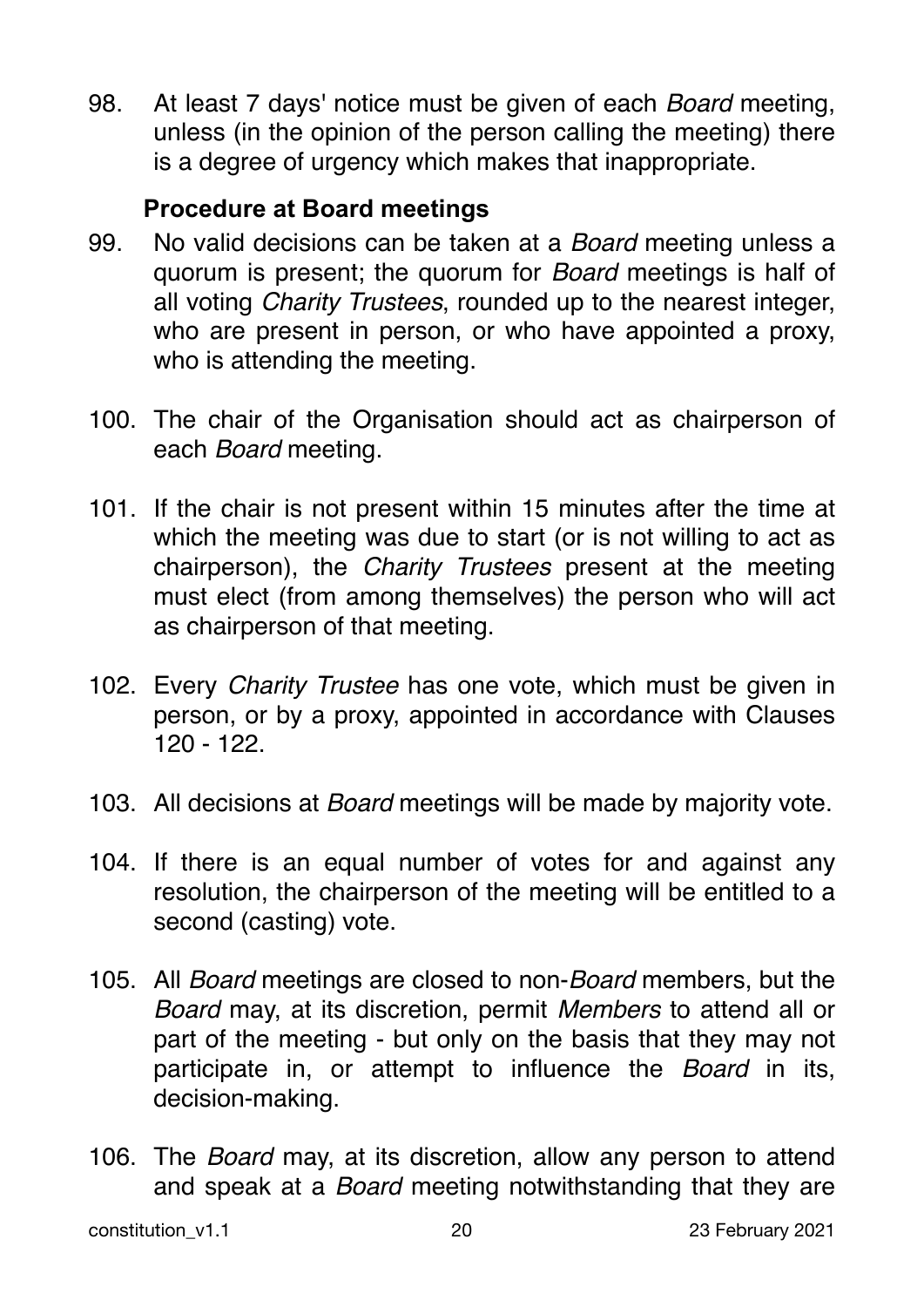not a *Charity Trustee* - but only on the basis that they must not participate in decision-making.

# **Conflicts of Interest**

- 107. A *Charity Trustee* must not vote at a *Board* meeting (or at a meeting of a sub-committee) on any resolution which relates to a matter in which they have a personal interest or duty which conflicts (or may conflict) with the interests of the Organisation; they must withdraw from the meeting while an item of that nature is being dealt with.
- 108. For the purposes of Clause 107 :-

(a) an interest held by an individual who is "connected" with the *Charity Trustee* under section 68(2) of the *Act* (husband/ wife, partner, child, parent, brother/sister etc) shall be deemed to be held by that *Charity Trustee*; and

(b) a *Charity Trustee* will be deemed to have a personal interest in relation to a particular matter if a body in relation to which they are an employee, director, member of the management committee, officer or elected representative has an interest in that matter.

109. For the purposes of satisfying *OSCR*, that *Charity Trustees* have control of, and ensure the independence of, the Organisation's decision-making, all *Charity Trustees* shall be subject to the Organisation's Conflicts of Interest Policy, both :-

(a) prior to their election or appointment, and

(b) following their election or appointment, at all times thereafter.

110. The Conflicts of Interest Policy referred to in Clause 109 shall be supplemental to the provisions relating to conflicts of interest contained in this constitution and the duties imposed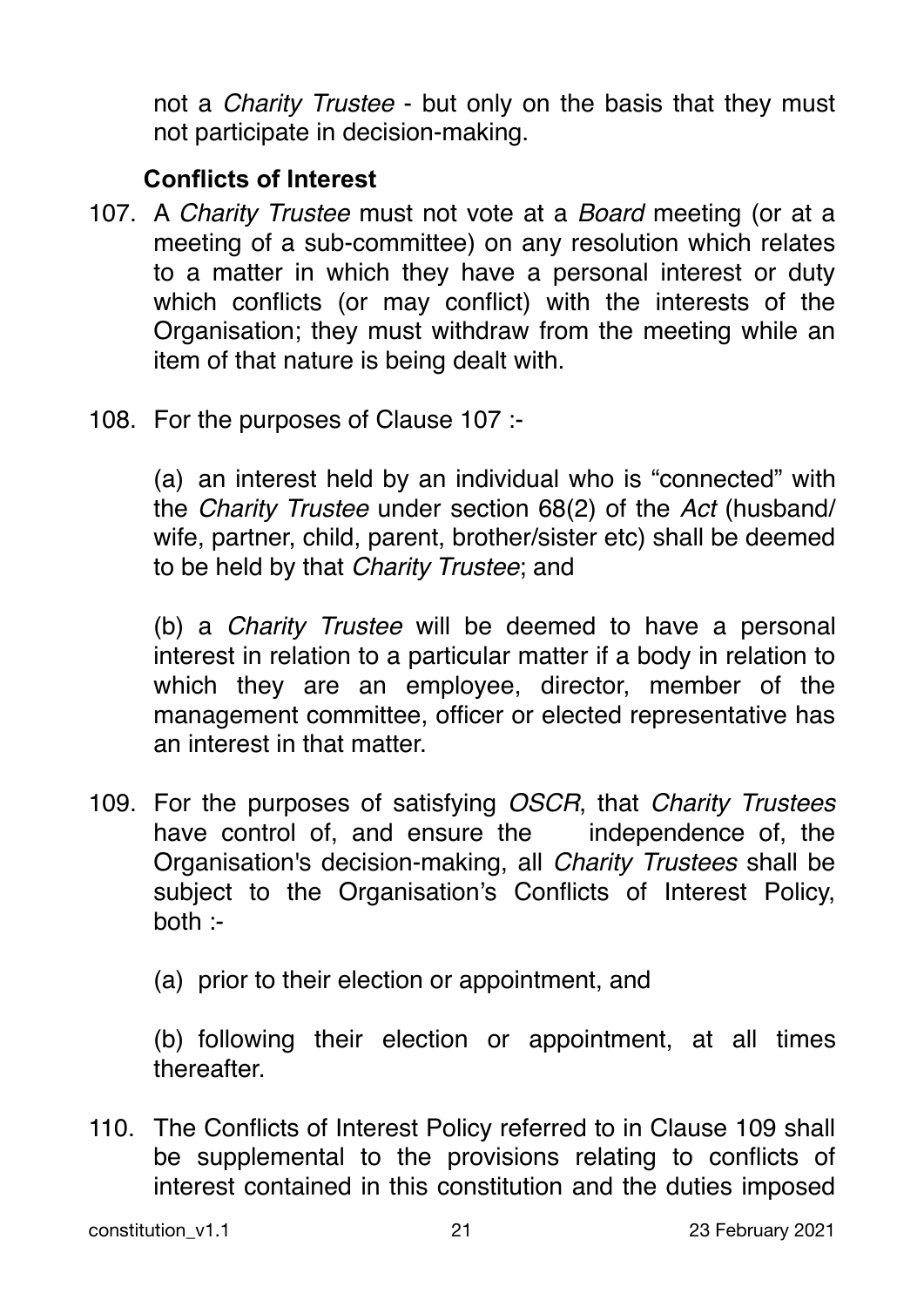on *Charity Trustees* under the *Act*; and all relevant provisions of this constitution shall be interpreted and applied in accordance with the provisions of the Conflicts of Interest Policy in force from time to time.

# **Minutes**

- 111. The *Board* must ensure that proper minutes are kept in relation to all *Board* meetings and meetings of subcommittees.
- 112. The minutes to be kept under Clause 111 must include the names of those present; and (so far as possible) should be signed by the chairperson of the meeting.
- 113. The *Board* must ensure that a copy of the minutes referred to in Clause 111 is supplied, within 28 days, to any member of the public requesting them; but the copies provided shall be subject to the terms of Clause 129.

# ADMINISTRATION

# **Delegation to sub-committees**

- 114. The *Board* may delegate any of their powers to subcommittees; a sub-committee must include at least one *Charity Trustee*, but other members of a sub-committee need not be *Charity Trustees*.
- 115. The *Board* may also delegate to the chair of the Organisation (or the holder of any other post) such of their powers as they may consider appropriate.
- 116. When delegating powers under Clauses 114 and 115, the *Board* must set out appropriate conditions (which must include an obligation to report regularly to the *Board*).
- 117. Any delegation of powers under Clauses 114 and 115 may be revoked or altered by the *Board* at any time.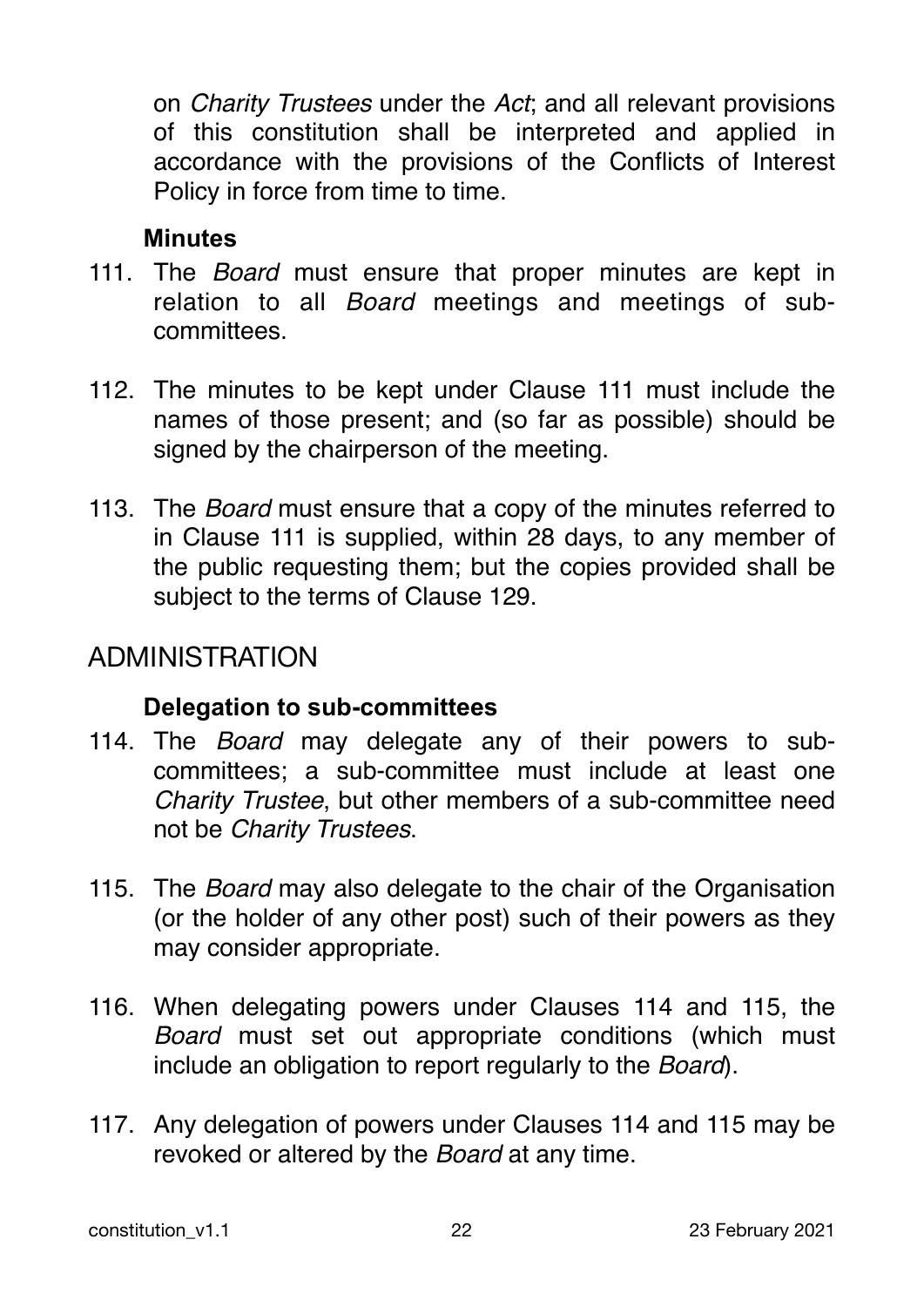118. The rules of procedure for each sub-committee, and the provisions relating to membership of each sub-committee, shall be set by the *Board*.

# **Charity Trustee proxies**

119. Any *Charity Trustee* who wishes to appoint a proxy to vote on his/her behalf at any *Board* meeting (or adjourned *Board* meeting) shall lodge with the Organisation, a completed instrument of proxy, in such form as the *Board* require :-

(a) at the Organisation's registered office, signed by him/her; or

(b) sent by electronic means, to such email address as may have been notified to the *Charity Trustees* by the Organisation for that purpose;

providing (in either case), the instrument of proxy is received by the Organisation at the relevant address not less than 24 hours before the time for holding the *Board* meeting (or, as the case may be, adjourned *Board* meeting).

- 120. An instrument of proxy which does not conform with the provisions of Clause 119 shall be invalid.
- 121. A *Charity Trustee* shall not be entitled to appoint more than one proxy to attend on the same occasion.
- 122. A proxy appointed under Clauses 119 121 shall be a *Charity Trustee*.

# **Operation of accounts**

123. Subject to Clause 114, the signatures of two out of three signatories appointed by the *Board* will be required in relation to all operations (other than the lodging of funds) on the bank and building society accounts held by the Organisation; at least one out of the two signatures must be the signature of a *Charity Trustee*.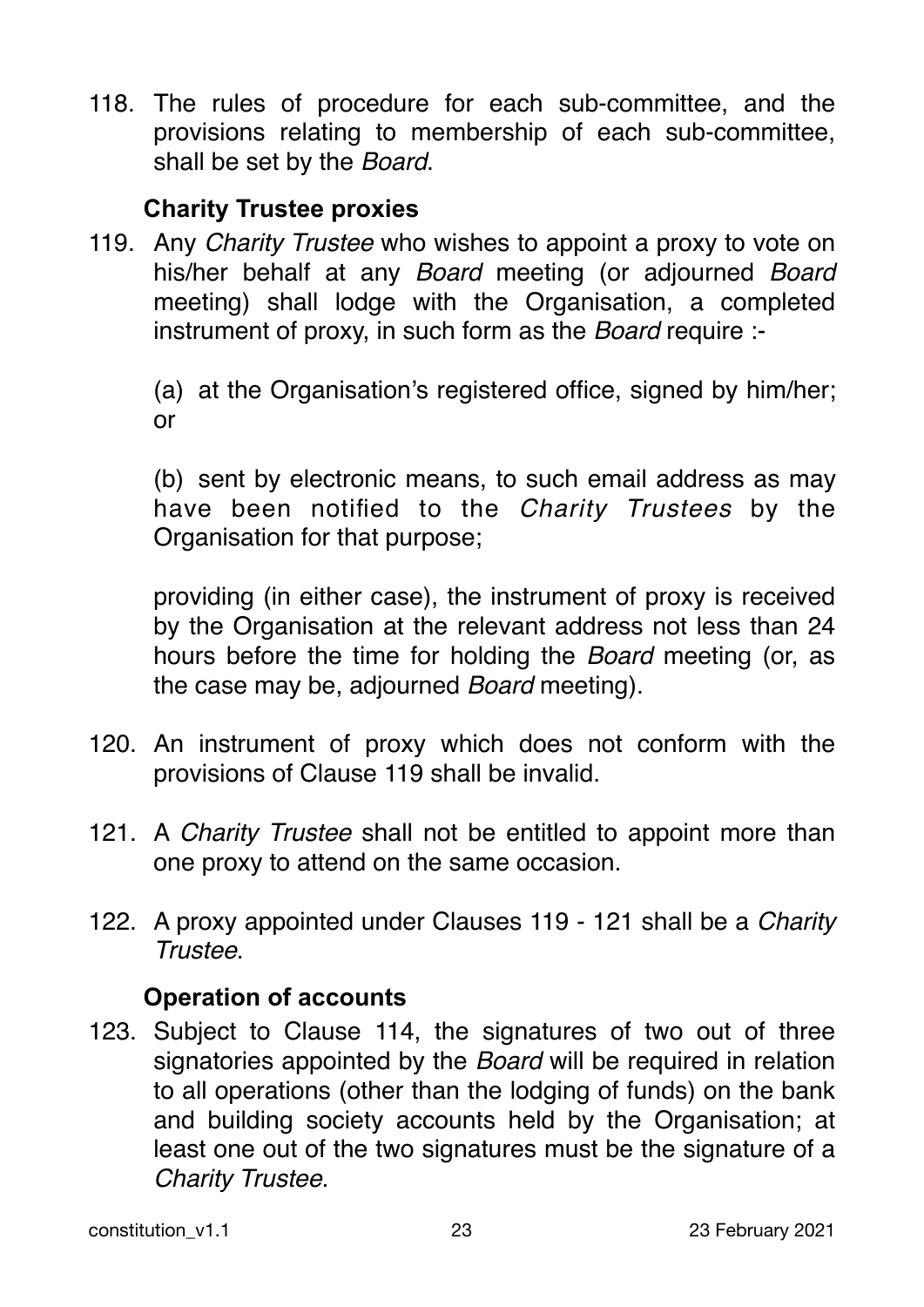124. Where the Organisation uses electronic facilities for the operation of any bank or building society account, the authorisations required for operations on that account must be consistent with the approach reflected in Clause 123.

# **Accounting records and annual accounts**

- 125. The *Board* must ensure that proper accounting records are kept, in accordance with all applicable statutory requirements.
- 126. The *Board* must prepare annual accounts, complying with all relevant statutory requirements; if an audit is required under any statutory provisions (or if the *Board* consider that an audit would be appropriate for some other reason), the *Board*  should ensure that an audit of the accounts is carried out by a qualified auditor.

# MISCELLANEOUS

# **Winding-up**

- 127. If the Organisation is to be wound up or dissolved, the winding-up or dissolution process will be carried out in accordance with the procedures set out under the Act.
- 128. Any surplus assets available to the Organisation immediately preceding its winding up or dissolution must be used for purposes which are the same as - or which closely resemble the purposes of the Organisation as set out in this constitution.

# **Release of records**

129. The *Board* reserves the right to edit or redact the content of any records, that are the subject of any request for release, from any source, so as to be consistent with the Organisation's Data Privacy Notice. Where content is edited or redacted, the *Board* must provide an explanation.

# **Alterations to the constitution**

130. This constitution may, subject to Clause 131, be altered by resolution of the *Members* passed at a *Members'* meeting, constitution v1.1 24 23 February 2021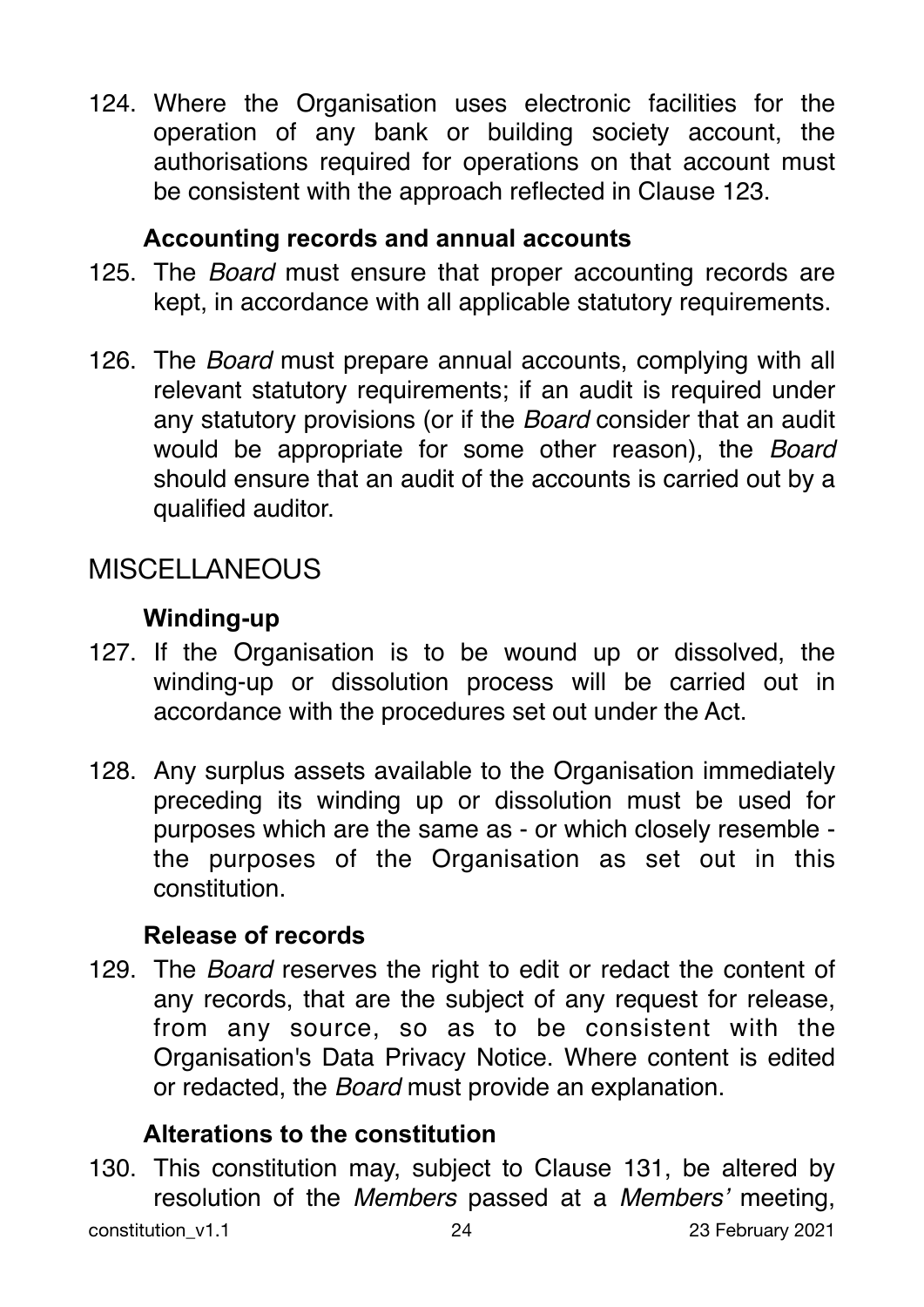subject to achieving the two thirds majority referred to in Clause 52.

131. The *Act* prohibits taking certain steps (eg change of name, an alteration to the purposes, amalgamation, winding-up) without the consent of *OSCR*.

# **Indemnity**

- 132. Every *Charity Trustee*, *Co-opted Charity Trustee*, officer, auditor, secretary, or employee of the Organisation shall be indemnified out of the assets of the Organisation against any loss or liability which he/she may sustain or incur in connection with the execution of the duties of his/her office, to the extent permitted by the Act.
- 133. The Organisation shall be entitled (subject to the provisions of section 68A of the Act) to purchase and maintain for any *Charity Trustee* insurance against any loss or liability which any *Charity Trustee* or officer of the Organisation may sustain or incur in connection with the execution of the duties of his/ her office.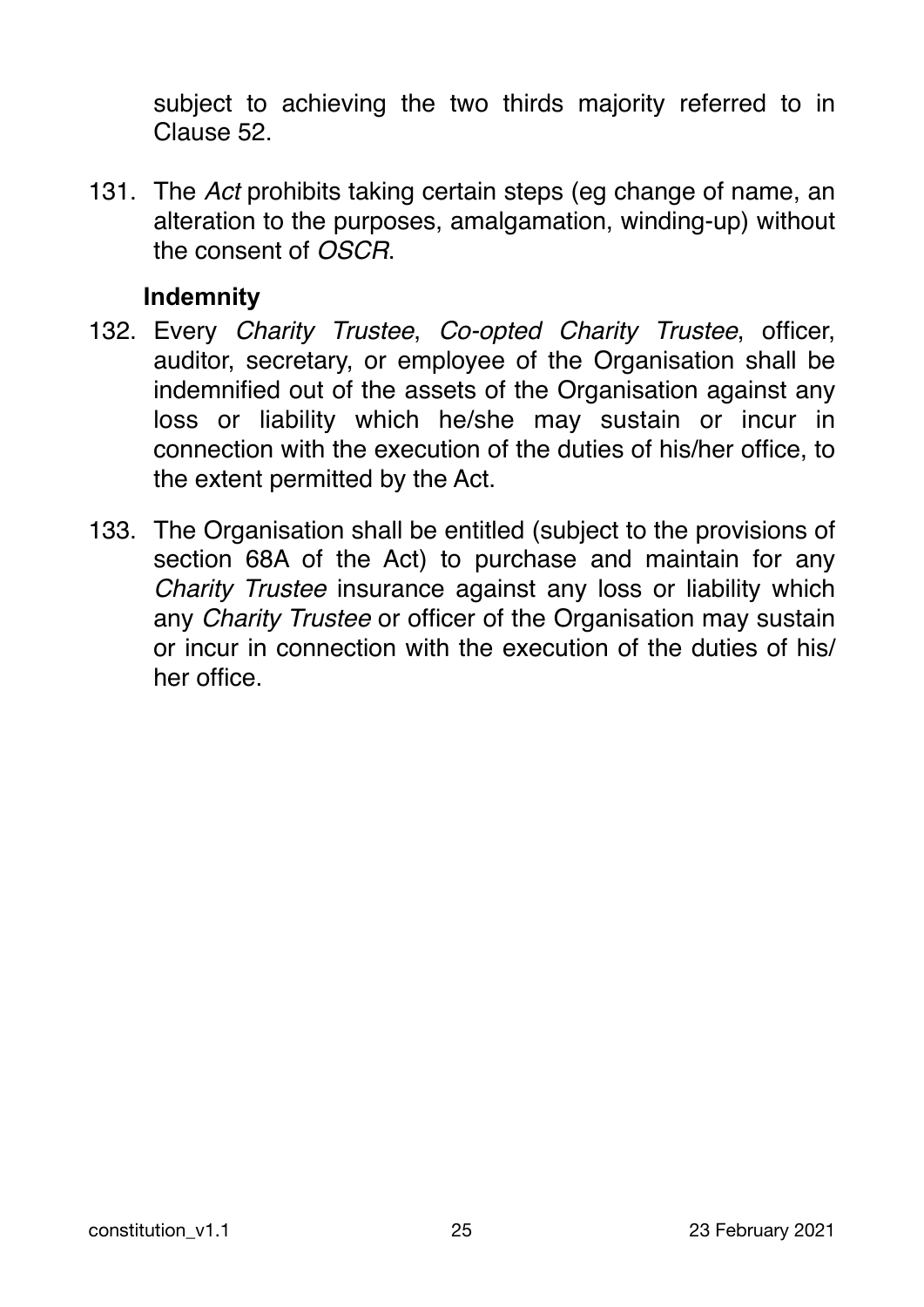# **SCHEDULE A OPERATING AREA**

The *Operating Area* of the Organisation is hereby defined as the area enclosed by the boundary, as defined by the Highland Council under its Schemes for the Establishment of Community Councils, current in September 2018, of the Strathnairn Community Council.

The following postcode units lie, wholly, or partly, within the *Operating Area* :-

| <b>IV137YB</b>      | <b>IV137YE</b>      | <b>IV137YT</b>                  | <b>IV137ZA</b>      |
|---------------------|---------------------|---------------------------------|---------------------|
| <b>IV2 5BF</b>      | <b>IV2 5BP</b>      | <b>IV2 5BS</b>                  | <b>IV2 5BT</b>      |
| <b>IV2 5BU</b>      | <b>IV2 5ED</b>      | <b>IV2 5EE</b>                  | IV <sub>2</sub> 5EH |
| <b>IV2 5EL</b>      | <b>IV2 5EJ</b>      | <b>IV2 5EN</b>                  | <b>IV2 5EP</b>      |
| <b>IV2 5EQ</b>      | <b>IV2 5ER</b>      | <b>IV2 5EU</b>                  | <b>IV2 5EW</b>      |
| <b>IV2 5FS</b>      | <b>IV2 5XL</b>      | <b>IV2 5XQ</b>                  | IV <sub>2</sub> 6AE |
| <b>IV2 6AL</b>      | IV <sub>2</sub> 6AN | IV <sub>2</sub> 6AP             | IV <sub>2</sub> 6AW |
| IV <sub>2</sub> 6AX | IV <sub>2</sub> 6UA | <b>IV2 6UB</b>                  | <b>IV2 6UD</b>      |
| <b>IV2 6UE</b>      | IV <sub>2</sub> 6UG | <b>IV2 6UJ</b>                  | IV2 6UY             |
| IV <sub>2</sub> 6WG | <b>IV2 6XA</b>      | <b>IV2 6XB</b>                  | <b>IV2 6XD</b>      |
| IV2 6XE             | IV <sub>2</sub> 6XF | IV <sub>2</sub> 6X <sub>G</sub> | IV2 6XH             |
| <b>IV2 6XJ</b>      | IV <sub>2</sub> 6XN | <b>IV2 6YJ</b>                  |                     |

It should be noted that Loch Duntelchaig lies wholly within the *Operating Area*, but is not represented by a postcode unit.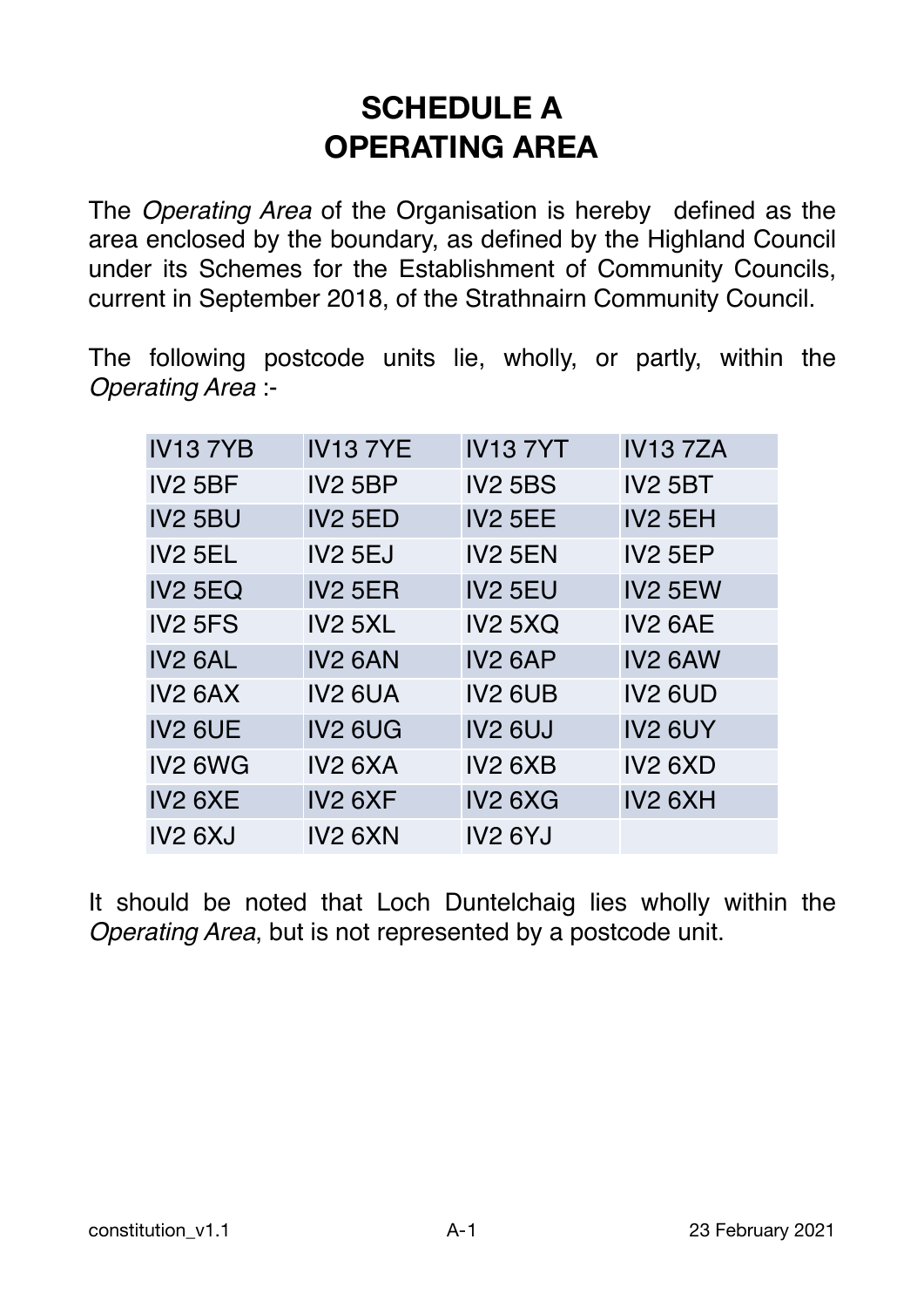# **SCHEDULE B SECONDARY CHARITABLE PURPOSES**

In discharging its primary Charitable Purpose, the Organisation may also carry out the secondary Charitable Purposes listed below (if any.) Secondary Charitable Purposes shall be added to the list as deemed necessary, following a resolution in accordance with Clause 130, to amend this constitution, and only with the express permission of OSCR, as noted in Clause 131.

It is hereby declared that the order in which these *Charitable Purposes* are listed is of no significance in terms of their respective priority which is deemed to be equal.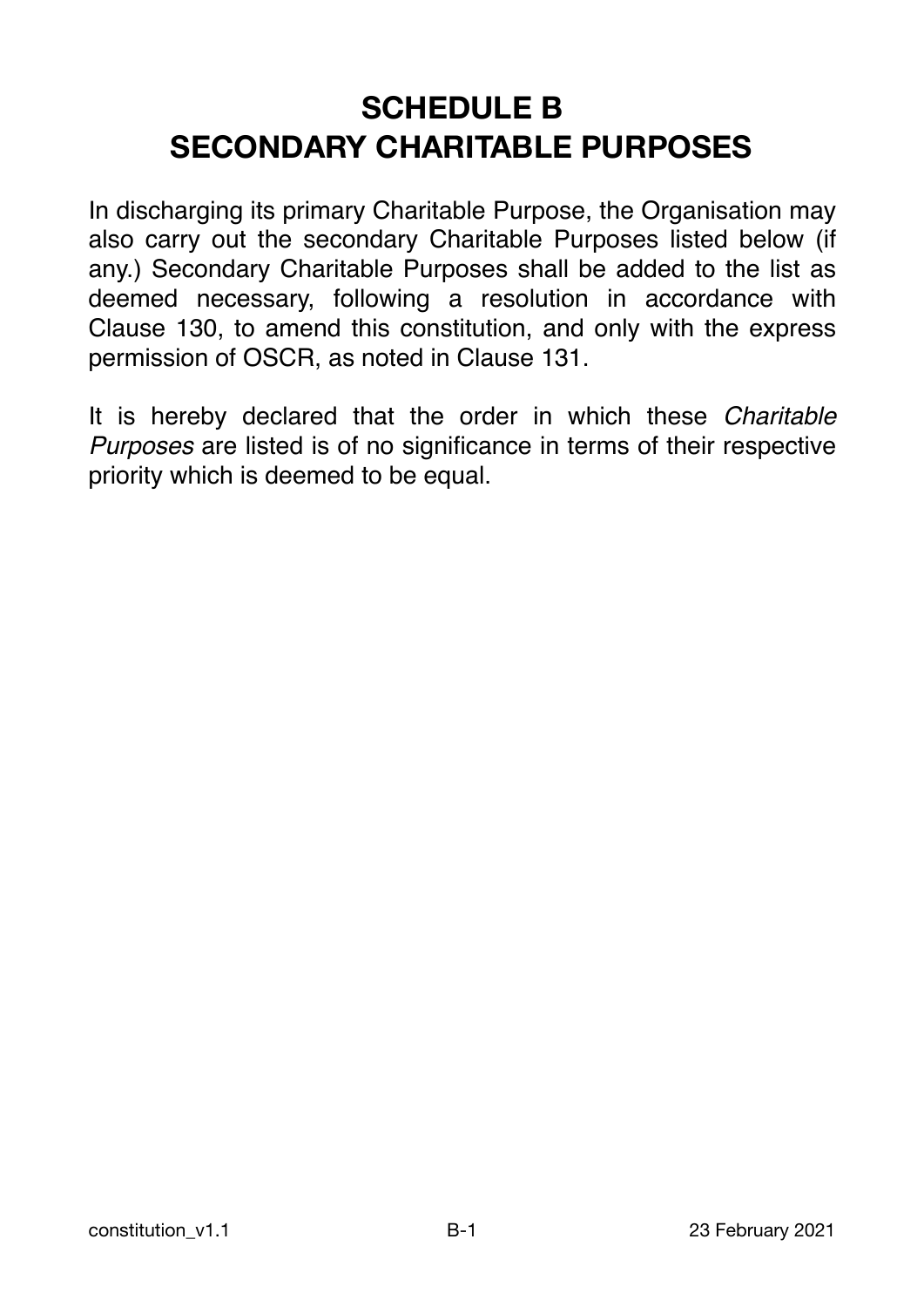# **SCHEDULE C POWERS AVAILABLE TO THE ORGANISATION**

The Organisation shall have the *Powers* defined below, but may only use them to further its *Charitable Purposes* defined in Clause 6 of this constitution. It is hereby declared that the order in which these *Powers* are listed is of no significance in terms of their respective priority, which shall be deemed to be equal.

# **A. General**

- 1. To encourage and develop a spirit of voluntary or other commitment by, or co-operation with, individuals, unincorporated associations, societies, federations, partnerships, corporate bodies, agencies, undertakings, local authorities, unions, co-operatives, trusts and others and any groups or groupings thereof willing to assist the Organisation to achieve the *Charitable Purposes*.
- 2. To promote and carry out research, surveys and investigations and to promote, develop and manage initiatives, projects and programmes;
- 3. To provide advice, consultancy, training, tuition, expertise and assistance.
- 4. To prepare, organise, promote and implement training courses, exhibitions, lectures, seminars, conferences, events and workshops, to collect, collate, disseminate and exchange information and to prepare, produce, edit, publish, exhibit and distribute articles, pamphlets, books and other publications, tapes, motion and still pictures, music and drama and other materials, all in any medium.
- 5. To make any participation request under Part 3 of the Community Empowerment (Scotland) Act 2015, and to take any appropriate steps following the making of any such request.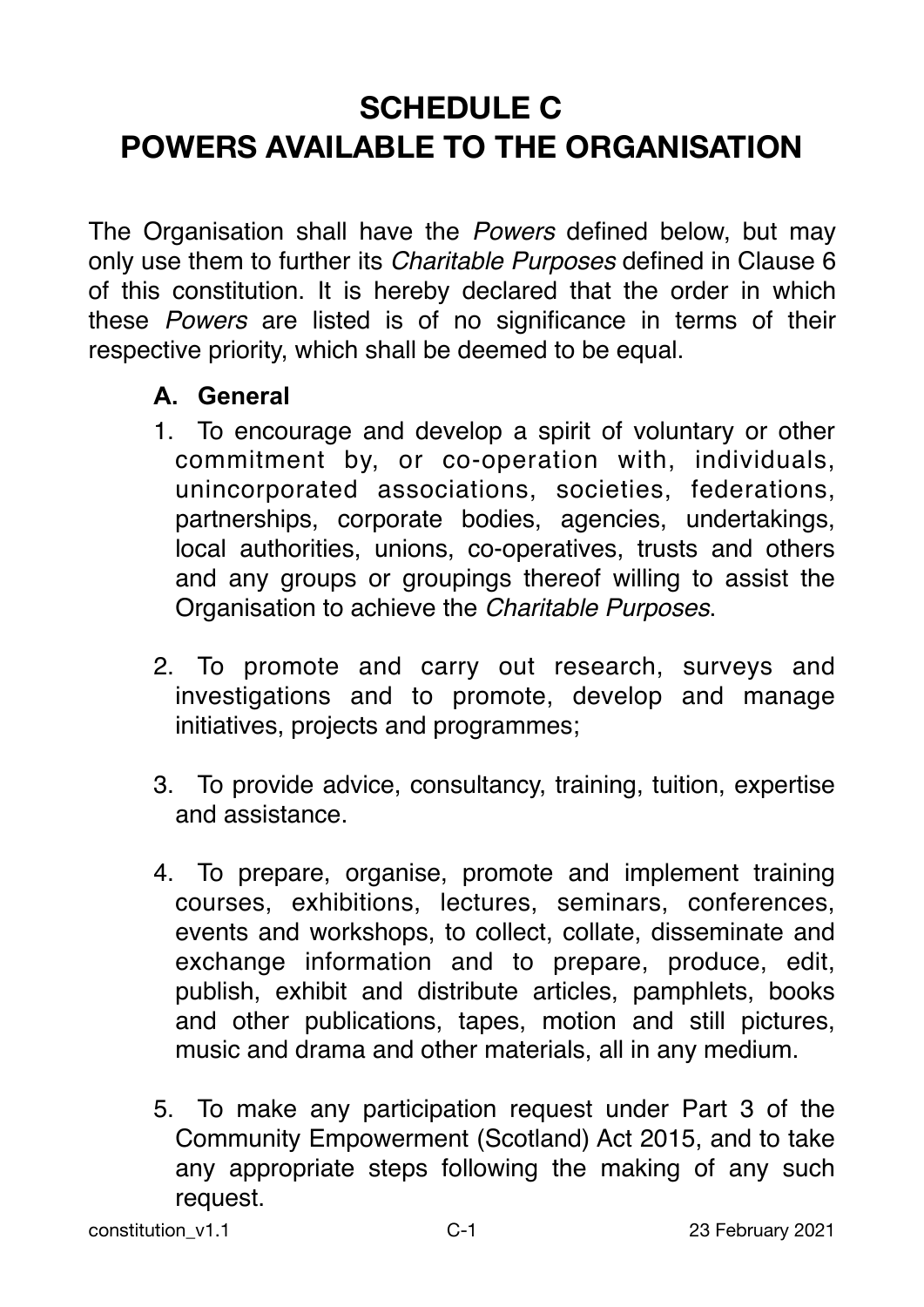# **B. Property**

- 1. To register an interest in land and to exercise the right to buy under Part 2 of the Land Reform (Scotland) Act 2003 including any statutory amendment or re-enactment thereof for the time being in force.
- 2. To register a right to buy under Part 5 of the Land Reform (Scotland) Act 2016 including any statutory amendment or re-enactment thereof for the time being in force.
- 3. To request any asset transfer under Part 5 of the Community Empowerment (Scotland) Act 2015, and to take any appropriate steps following the making of any such request.
- 4. To purchase, take on lease, hire, or otherwise acquire any property suitable for the Organisation and to construct, convert, improve, develop, conserve, maintain, alter and demolish any buildings or erections whether of a permanent or temporary nature, and manage and operate or arrange for the professional or other appropriate management and operation of the Organisation's *Property*.
- 5. To sell, let, hire, license, give in exchange and otherwise dispose of all or any part of the *Property* of the Organisation.
- 6. To establish and administer a building fund or funds or guarantee fund or funds or endowment fund or funds.
- 7. To manage community land and associated assets.

#### **C. Employment**

1. To employ, contract with, train and pay such staff (whether employed or self-employed) as are considered appropriate for the proper conduct of the activities of the Organisation.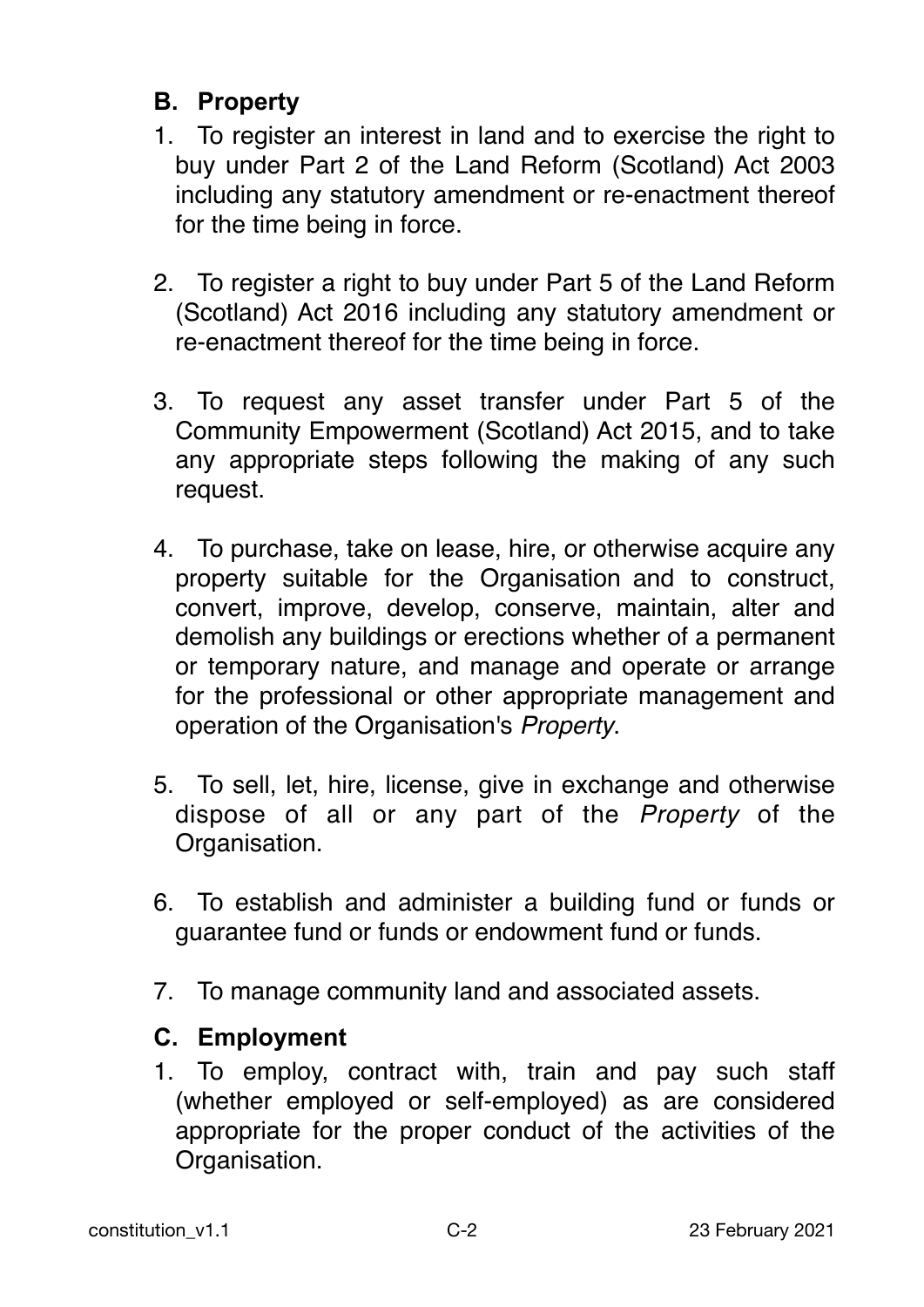# **D. Funding and Financial**

- 1. To take such steps as may be deemed appropriate for the purpose of raising funds for the activities of the Organisation.
- 2. To accept subscriptions, grants, donations, gifts, legacies and endowments of all kinds, either absolutely or conditionally or in trust.
- 3. To borrow or raise money for the Purposes and to give security in support of any such borrowings by the Organisation and/or in support of any obligations undertaken by the Organisation.
- 4. To set aside funds not immediately required as a reserve or for specific purposes.
- 5. To invest any funds which are not immediately required for the activities of the Organisation in such investments as may be considered appropriate, which may be held in the name of a nominee company under the instructions of the *Board*, and to dispose of, and vary, such investments.
- 6. To make grants or loans of money and to give guarantees.
- 7. To establish, manage and/or support any other charitable organisation, and to make donations for any charitable purpose falling within the Purposes.
- 8. To establish, operate and administer and/or otherwise acquire any separate trading company or association, whether charitable or not.
- 9. To enter into any arrangement with any organisation, government or authority which may be advantageous for the purposes of the activities of the Organisation and to enter into any arrangement for co-operation, mutual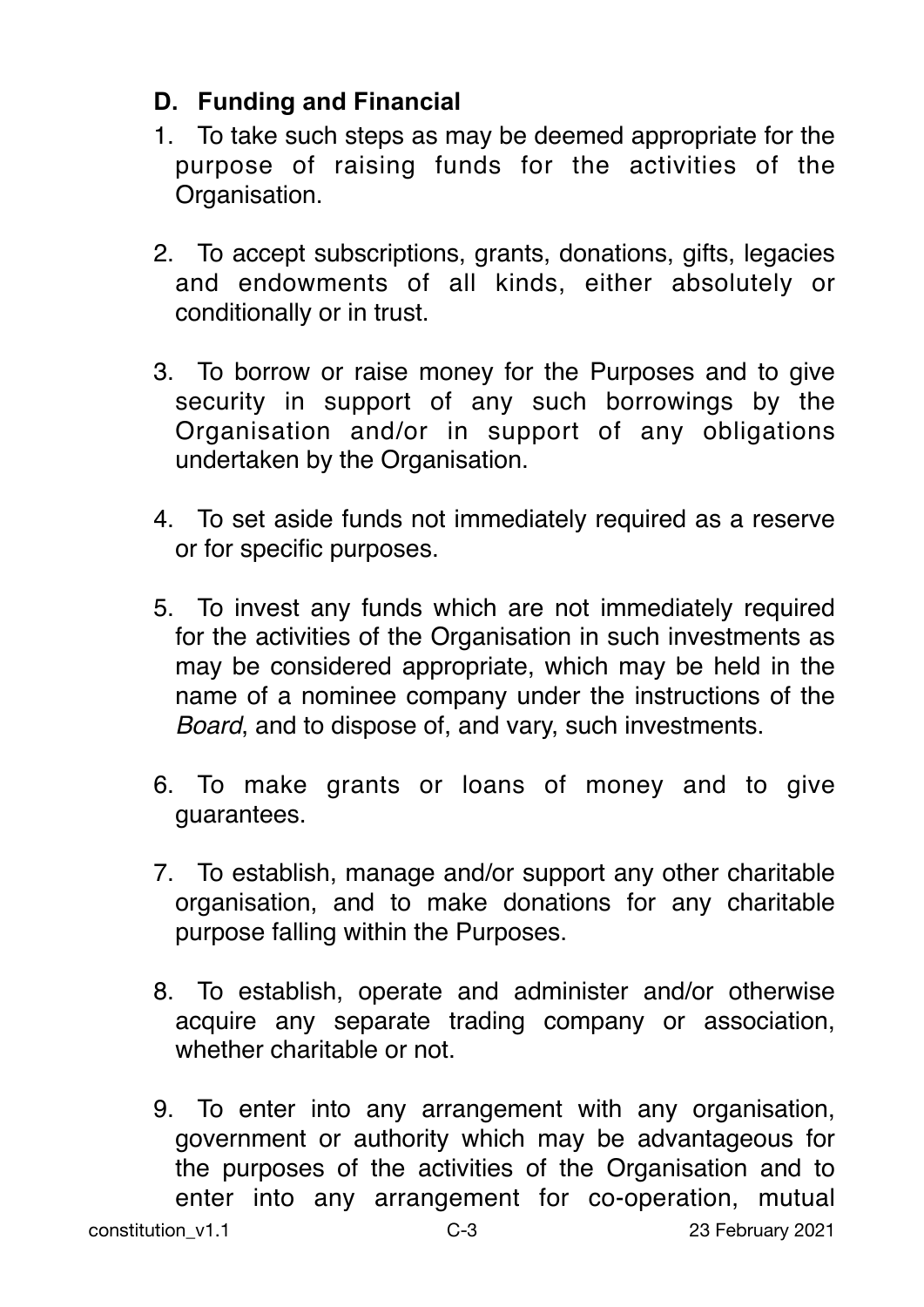assistance, or sharing profit with any charitable organisation.

10. To enter into contracts to provide services to or on behalf of others.

# **E. Insurance and Protection**

- 1. To effect insurance of all kinds (which may include indemnity insurance in respect of Trustees and employees).
- 2. To oppose, or object to, any application or proceedings which may prejudice the interests of the Organisation.

#### **F. Ancillary**

- 1. To carry out the *Charitable Purposes* as principal, agent, contractor, trustee or in any other capacity.
- 2. To do anything which may be incidental or conducive to the *Charitable Purposes* so long as they are charitable.